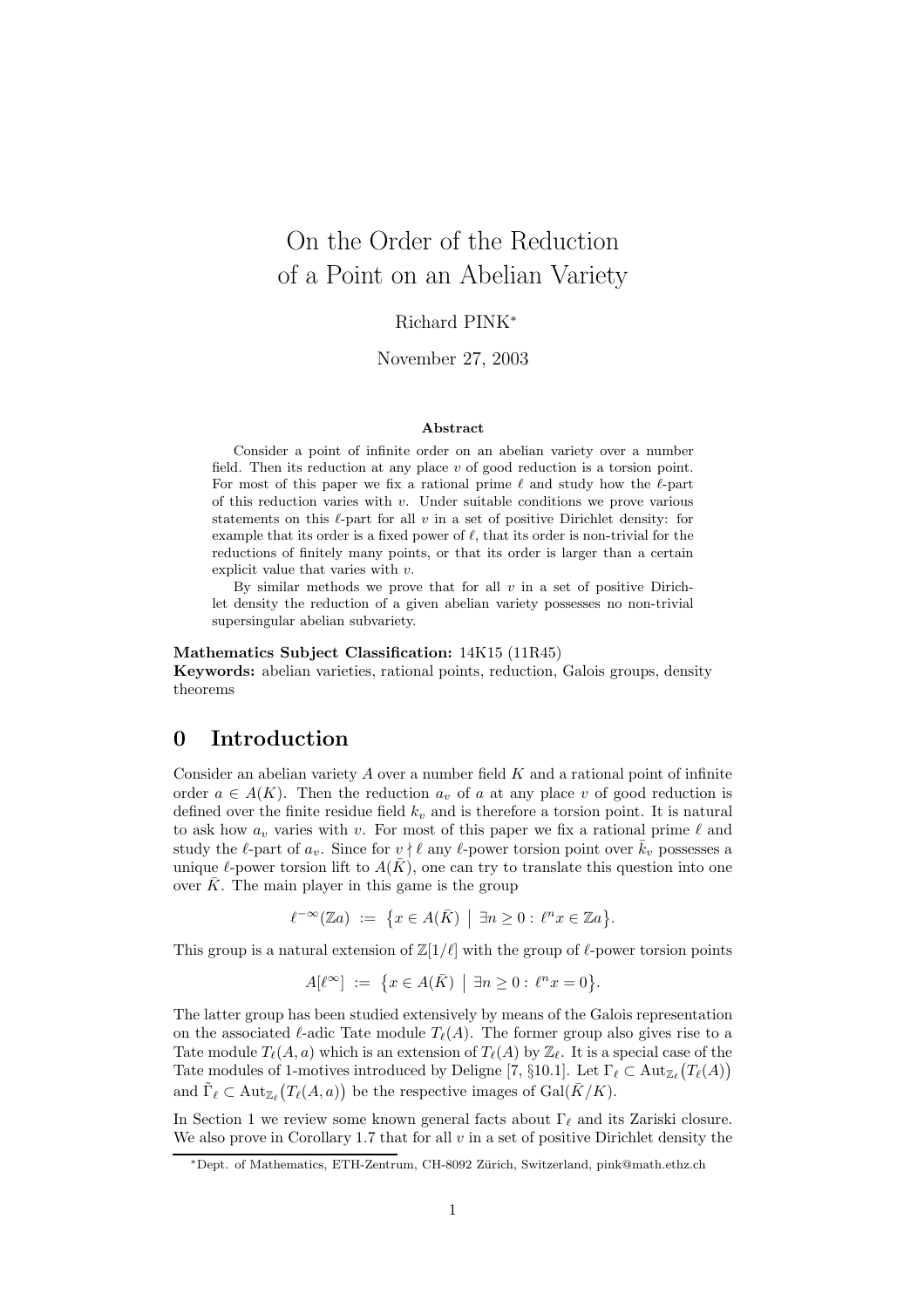reduction of A possesses no non-trivial supersingular abelian subvariety. Although this statement has no direct relation with the results on  $a_v$ , the respective methods of proof have much in common.

General structural properties of  $\tilde{\Gamma}_{\ell}$  are then discussed in Section 2. In particular we recall Theorem 2.8 from the Kummer theory of A which states that  $\tilde{\Gamma}_{\ell}$  is an extension of  $\Gamma_\ell$  by an open subgroup of  $T_\ell(B)$ , where B is the identity component of the Zariski closure of  $\mathbb{Z}a$ . This result is essentially due to Ribet [13], though in the case we need the proof was worked out only by Hindry [9, §2, Prop. 1].

In Section 3 we then show how the  $\ell$ -part of  $a_v$  is determined by the action of the Frobenius element Frob<sub>v</sub> on  $\ell^{-\infty}(\mathbb{Z}_a)$ . Any question about this  $\ell$ -part can thus be translated completely into a question on the group  $\tilde{\Gamma}_{\ell}$ .

In Section 4 we answer some of these questions. In all cases we prove that a certain behavior occurs for all places v of K in a set of Dirichlet density  $> 0$ . For example, in Corollary 4.3 we show that under mild conditions every power of  $\ell$  occurs as the order of the  $\ell$ -part of  $a_v$ . In Theorem 4.4 we prove that for finitely many given points  $a_i$  of infinite order, the  $\ell$ -parts of their reductions  $a_{i,v}$  can be made simultaneously non-trivial on a set of positive Dirichlet density. Theorem 4.7 generalizes this result in another direction: Let  $f(T) \in \mathbb{Z}[T]$  be any polynomial which is a product of cyclotomic polynomials and a power of T. Let  $p_v$  denote the residue characteristic at v. Then for suitable  $\ell$ , the  $\ell$ -parts of all  $f(p_v)a_i$ , can be made simultaneously non-trivial on a set of positive Dirichlet density.

In the final section 5 we use these theorems to derive two density results on the  $a_{i,v}$ which no longer refer to any particular prime  $\ell$ . These results as well as Corollary 1.7 are needed in joint work with Damian Roessler [12] and provided the motivation for the present paper.<sup>1</sup> Theorem 5.1 can also be deduced from work by Wong  $[16]$ who, instead of studying when the  $\ell$ -part of  $a_v$  is zero, considers the dual question of when  $a_v$  lies in  $\ell \cdot A_v(k_v)$ . Related questions are addressed in work by Corrales-Rodrigáñez and Schoof [6], Khare and Prasad [10], and Larsen [11].

## 1 The  $\ell$ -adic Galois group associated to an abelian variety

Let K be a number field and  $\bar{K}$  an algebraic closure of K. Consider an abelian variety A of dimension g over K and a rational prime  $\ell$ . Then

$$
A[\ell^{\infty}] := \{ x \in A(\bar{K}) \mid \exists n \ge 0 : \ell^n x = 0 \}
$$

is a discrete group isomorphic to  $(\mathbb{Q}_{\ell}/\mathbb{Z}_{\ell})^{2g}$  with a continuous action of  $Gal(\bar{K}/K)$ . One usually describes this action via the  $\ell$ -adic Tate module

$$
T_{\ell}(A) := \text{Hom}(\mathbb{Q}_{\ell}/\mathbb{Z}_{\ell}, A[\ell^{\infty}]) \cong \mathbb{Z}_{\ell}^{2g},
$$

which possesses a continuous Galois representation

$$
\rho_{\ell}: \ \mathrm{Gal}(\bar{K}/K) \ \longrightarrow \ \mathrm{Aut}_{{\mathbb Z}_{\ell}}(T_{\ell}(A)) \ \cong \ \mathrm{GL}_{2g}({\mathbb Z}_{\ell}).
$$

We are interested in its image  $\Gamma_\ell := \rho_\ell(\text{Gal}(\bar{K}/K))$ , which is a compact subgroup of  $GL_{2g}(\mathbb{Z}_\ell)$ . Much can be said about  $\Gamma_\ell$  by means of its Zariski closure  $G_\ell \subset GL_{2g,\mathbb{Q}_\ell}$ . This is a linear algebraic group over  $\mathbb{Q}_\ell$  with a natural faithful representation on the rational Tate module

$$
V_{\ell}(A) := T_{\ell}(A) \otimes_{\mathbb{Z}_{\ell}} \mathbb{Q}_{\ell} \cong \mathbb{Q}_{\ell}^{2g}.
$$

The following general facts are known about  $G_{\ell}$ .

<sup>&</sup>lt;sup>1</sup>The author wishes to thank Damian Roessler for the very fruitful ongoing collaboration.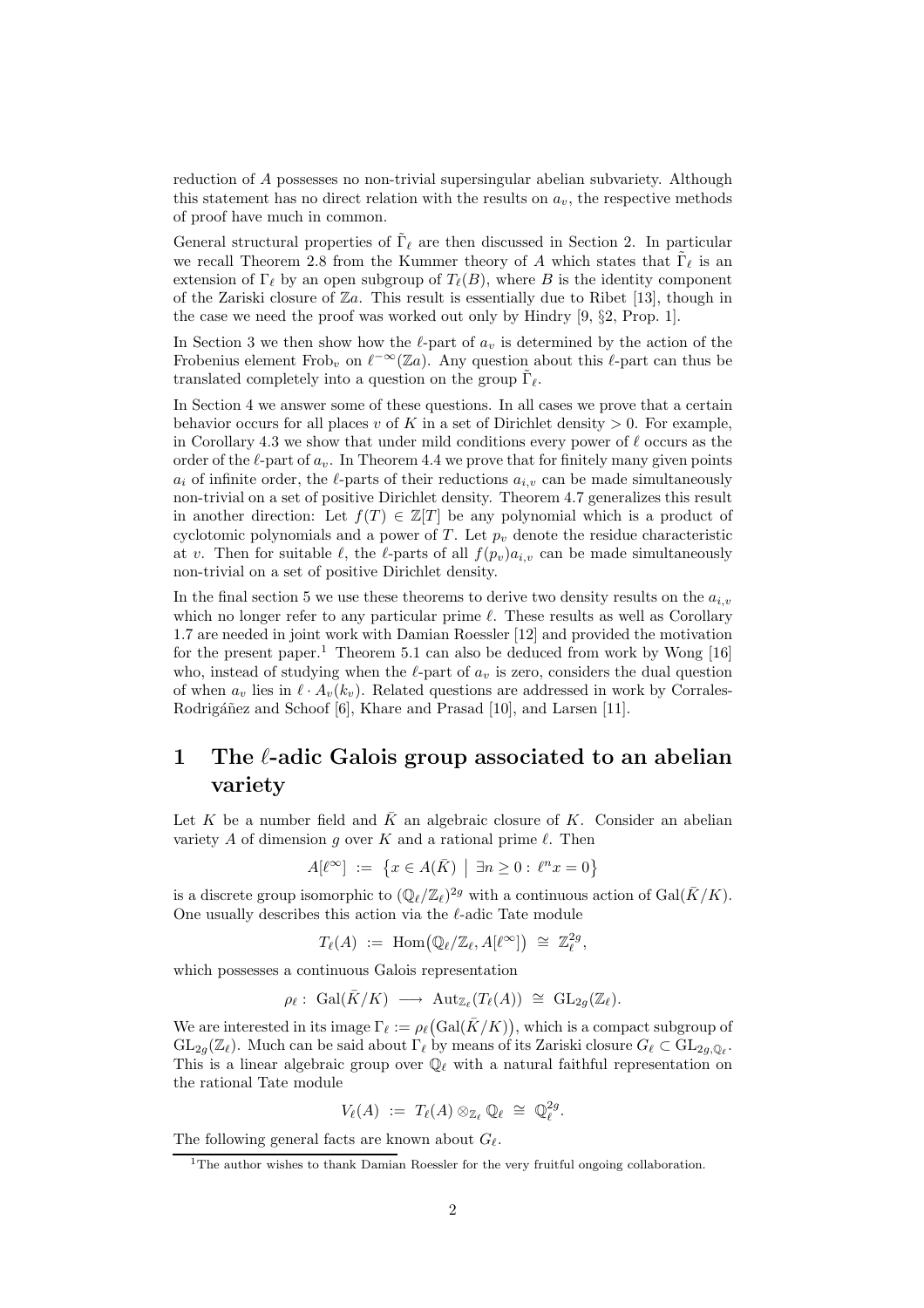**Theorem 1.1** (a) The action of  $G_\ell$  on  $V_\ell(A)$  is semisimple and the natural homomorphism

$$
\operatorname{End}_K(A) \otimes_{\mathbb{Z}} \mathbb{Q}_{\ell} \longrightarrow \operatorname{End}_{\mathbb{Q}_{\ell},G_{\ell}}(V_{\ell}(A))
$$

is an isomorphism.

- (b)  $G_{\ell}$  is a reductive group.
- (c)  $\Gamma_{\ell}$  is an open subgroup of  $G_{\ell}(\mathbb{Q}_{\ell}).$

**Proof.** By the definition of  $G_\ell$  the statements in (a) are equivalent to the corresponding ones with  $\Gamma_\ell$  in place of  $G_\ell$ , which were proved by Faltings [8, Th. 3–4]. Part (b) follows from the first statement in (a). Part (c) is a theorem of Bogomolov  $[4], [3].$  q.e.d.

By Galois theory every open subgroup of  $\Gamma_\ell$  corresponds to a finite extension of K within  $\bar{K}$ , and replacing K by that extension amounts to replacing  $\Gamma_{\ell}$  by the corresponding subgroup. In particular, let  $G_{\ell}^{\circ}$  denote the identity component of  $G_{\ell}$ . Then replacing  $\Gamma_\ell$  by any open subgroup of  $\Gamma_\ell \cap G_\ell^\circ$  has the effect of replacing  $G_\ell$ by  $G_{\ell}^{\circ}$ ; and thereafter  $G_{\ell}$  will be connected.

Now consider any finite place v of K and let  $p_v$  denote the characteristic of the finite residue field  $k_v$ . If  $v \nmid \ell$  and A has good reduction at v, it is known that the restriction of  $\rho_{\ell}$  to any inertia group above v is trivial. Let Frob<sub>v</sub> be any element of a decomposition group at v which acts by taking  $|k_v|$ <sup>th</sup> powers modulo v. Then the conjugacy class of  $\rho_\ell(Frob_v)$  depends only on v and is known to be semisimple, and its characteristic polynomial on  $V_{\ell}(A)$  is known to have coefficients in Z and to be independent of  $\ell$ .

Choose any semisimple element  $t_v \in GL_{2q}(\mathbb{Q})$  whose characteristic polynomial is equal to that of  $\rho_{\ell}(\text{Frob}_{v})$ . Let  $T_v \subset GL_{2g,\mathbb{Q}}$  be the Zariski closure of the subgroup generated by  $t_v$ . The construction implies that the identity component of  $T_v$  is a torus and its  $GL_{2q}(\mathbb{Q})$ -conjugacy class depends only on v. Following Serre [14] it is called the Frobenius torus at v. Moreover, for any  $\ell \neq p_v$  there is a unique conjugate of  $T_{v,\mathbb{Q}_\ell}$  by an element of  $GL_{2g}(\mathbb{Q}_\ell)$  which lies in  $G_\ell$ , such that  $t_v$  is mapped to  $\rho_{\ell}(\text{Frob}_{v})$ . Serre [14, §5, pp.12–13] proves:

**Theorem 1.2** If  $G_\ell$  is connected, then for all places v in a set of Dirichlet density 1 the group  $T_v$  itself is a torus and  $T_{v,\mathbb{Q}_\ell}$  is conjugate under  $GL_{2g}(\mathbb{Q}_\ell)$  to a maximal torus of  $G_{\ell}$ .

Corollary 1.3 There exists a set of rational primes  $\ell$  of positive Dirichlet density for which  $G_{\ell}$  splits over  $\mathbb{Q}_{\ell}$ .

**Proof.** Let  $T_v$  be any Frobenius torus as in Theorem 1.2. Choose a finite extension F of  $\overline{Q}$  such that  $T_{v,F}$  splits. Then the set of rational primes  $\ell$  which split completely in F has positive Dirichlet density, and for each of them  $T_{v,\mathbb{Q}_\ell}$  splits. Since  $T_{v,\mathbb{Q}_\ell}$  is conjugate to a maximal torus of  $G_{\ell}$ , this shows that  $G_{\ell}$  splits.  $q.e.d.$ 

Next any polarization of A induces a Galois equivariant perfect alternating pairing  $V_{\ell}(A) \times V_{\ell}(A) \rightarrow \mathbb{Q}_{\ell}(1)$ , where  $Gal(\bar{K}/K)$  acts on  $\mathbb{Q}_{\ell}(1)$  through the cyclotomic character. It follows that  $\Gamma_\ell$  is contained in the group of symplectic similitudes  $\text{CSp}_{2g}(\mathbb{Q}_\ell)$ . Let  $\mu$ :  $\text{CSp}_{2g} \to \mathbb{G}_m$  denote the multiplier map; then  $\mu \rho_{\ell} : \text{Gal}(\bar{K}/K) \to \mathbb{Z}_{\ell}^{*}$  is the cyclotomic character. The definition of  $G_{\ell}$  implies that  $G_{\ell} \subset \text{CSp}_{2g,\mathbb{Q}_{\ell}}$ ; hence  $\mu$  defines an algebraic character of  $G_{\ell}$ .

**Proposition 1.4** Consider a maximal torus  $S_\ell$  of  $G_\ell$  and any weight  $\chi$  of  $S_\ell$  on  $V_{\ell}(A)$ . Then  $\mu$  and  $\chi$  are Q-linearly independent in the character group of  $S_{\ell}$ .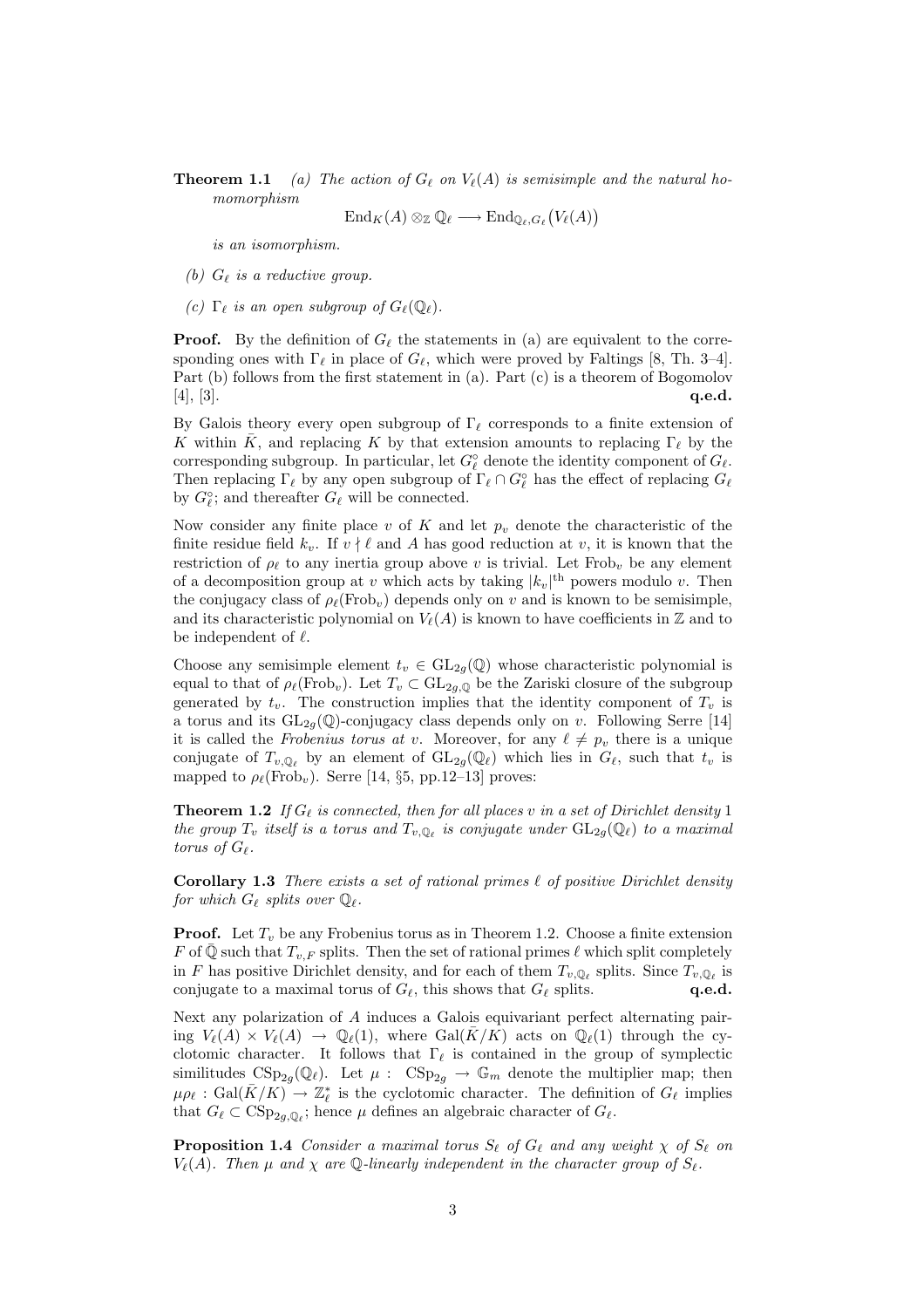**Proof.** The perfect pairing implies that there exists a weight  $\chi^*$  of  $S_\ell$  on  $V_\ell(A)$ such that  $\chi \chi^* = \mu$ . Both  $\chi$  and  $\chi^*$  are non-trivial, because the corresponding Frobenius eigenvalues have complex absolute value  $> 1$ . Now by the Hodge-Tate decomposition there exists a cocharacter  $\lambda$  of  $S_\ell$  whose weights on  $V_\ell(A)$  are 0 and 1 and whose weight on  $\mathbb{Q}_{\ell}(1)$  is 1; see for instance Serre [14, §5, pp.11–12]. For any such  $\lambda$  we have

$$
\langle \chi, \lambda \rangle + \langle \chi^*, \lambda \rangle = \langle \chi \chi^*, \lambda \rangle = \langle \mu, \lambda \rangle = 1,
$$

and one of the summands is 0 and the other 1. This implies that  $\chi$  and  $\chi^*$  cannot be non-zero rational multiples of each other. Since they are both non-trivial characters, they must be Q-linearly independent. Equivalently  $\chi$  and  $\mu = \chi \chi^*$  are Q-linearly independent, as desired.  $q.e.d.$ 

**Proposition 1.5** Suppose that  $A = A_1 \times ... \times A_d$  for non-zero abelian varieties  $A_1, \ldots, A_d$ . Consider a maximal torus  $S_\ell$  of  $G_\ell$ . Then there exist weights  $\chi_i$  of  $S_\ell$ on  $V_{\ell}(A_i)$  so that  $\mu$  is Q-linearly independent of  $\chi_1, \ldots, \chi_d$ .

**Proof.** By the Hodge-Tate decomposition, see [14,  $\S5$ , pp.11–12], there exists a cocharacter  $\lambda$  of  $S_\ell$  which on every  $V_\ell(A_i)$  has the weights 0 and 1 with multiplicity dim  $A_i$  each, and whose weight on  $\mathbb{Q}_\ell(1)$  is 1. So we can choose each  $\chi_i$  such that  $\langle \chi_i, \lambda \rangle$ , the weight of the  $\chi_i$ -eigenspace in the Hodge-Tate decomposition, is zero. Then for any weight  $\chi$  which is a Q-linear combination of the  $\chi_i$ , we still have  $\langle \chi, \lambda \rangle = 0$ . But  $\langle \mu, \lambda \rangle = 1$ ; hence  $\mu$  is not a Q-linear combination of the  $\chi_i$ . **q.e.d.** 

We finish this section with a first application of Proposition 1.4, which will not be used in the rest of the paper.

**Theorem 1.6** If  $G_\ell$  is connected, the set of finite places v of K where the reduction of A does not possess a non-trivial supersingular abelian subvariety has Dirichlet density 1.

**Proof.** By Theorem 1.2 it suffices to consider those places  $v \nmid \ell$  of K for which  $T_{v,\mathbb{Q}_{\ell}}$ is conjugate to a maximal torus  $S_\ell$  of  $G_\ell$ . Let v be such a place and suppose that the corresponding reduction  $A_v$  of A possesses a non-trivial supersingular abelian subvariety  $B_v$ . Then any eigenvalue of Frob<sub>v</sub> on  $V_{\ell}(B_v)$  has the form  $\sqrt{|k_v|}$  times a root of unity, while the eigenvalue on  $\mathbb{Q}_{\ell}(1)$  is  $|k_v|$ . Let  $\chi$  be the weight of  $S_{\ell}$ on  $V_{\ell}(A)$  corresponding to that eigenvalue on  $V_{\ell}(B_v) \subset V_{\ell}(A_v)$ , and let n be the order of that root of unity. Then the values of  $\chi^{2n}$  and  $\mu^n$  on  $\rho_\ell(\text{Frob}_v)$  coincide. But by the construction of the Frobenius torus the element  $\rho_{\ell}(\text{Frob}_{v})$  generates a Zariski dense subgroup of  $S_{\ell}$ . Thus  $\chi^{2n}$  and  $\mu^{n}$  are equal as characters of  $S_{\ell}$ , which contradicts their linear independence from Proposition 1.4. This shows that  $A_v$ does not possess a non-trivial supersingular abelian subvariety, as desired. q.e.d.

**Corollary 1.7** Let A be an abelian variety over a number field  $K$ . Then there exists a finite extension  $L$  of  $K$  such that for all finite places of  $L$  in a set of Dirichlet density 1 the reduction of A does not possess a non-trivial supersingular abelian subvariety.

**Proof.** Choose an arbitrary rational prime  $\ell$  and a finite Galois extension L of K over which  $G_{\ell}$  becomes connected, and apply Theorem 1.6.  $q.e.d.$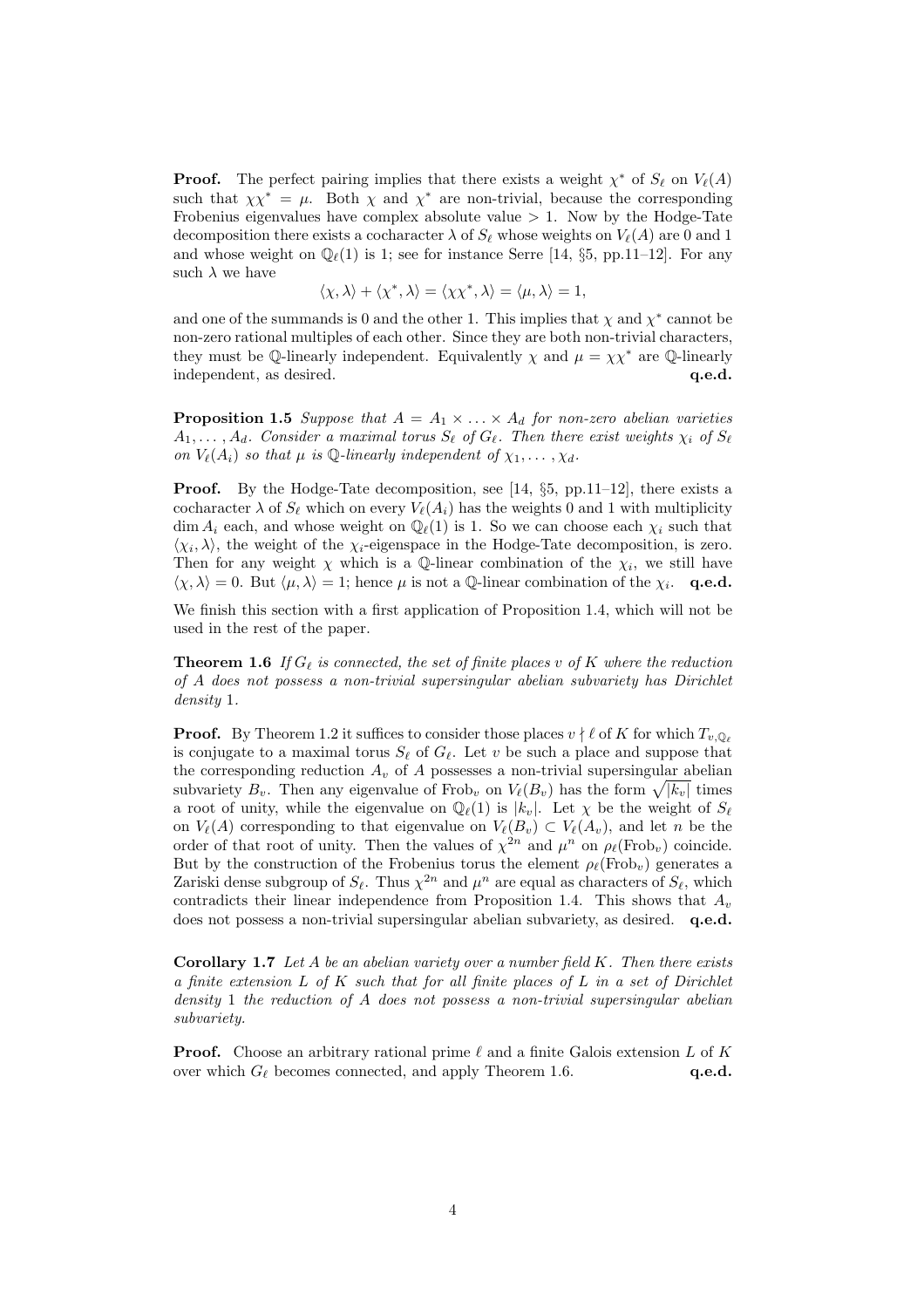## 2 The  $\ell$ -adic Galois group associated to an abelian variety with a point

Now fix a rational point of infinite order  $a \in A(K)$  and set

$$
\ell^{-\infty}(\mathbb{Z}a) := \{ x \in A(\bar{K}) \mid \exists n \geq 0 : \ell^n x \in \mathbb{Z}a \}.
$$

Then we have a natural short exact sequence of discrete groups

(2.1) 
$$
0 \longrightarrow A[\ell^{\infty}] \longrightarrow \ell^{-\infty}(\mathbb{Z}a) \xrightarrow{a \mapsto 1} \mathbb{Z}[1/\ell] \longrightarrow 0.
$$

Any choice of a compatible system of  $\ell$ -power roots of a determines a splitting  $\lambda : \mathbb{Z}[1/\ell] \to \ell^{-\infty}(\mathbb{Z}a)$  satisfying  $\lambda(1) = a$ . We will call such a splitting special. Two special splittings differ by an element of

$$
\mathrm{Hom}\big(\mathbb{Z}[1/\ell]\big/\mathbb{Z}, A[\ell^{\infty}]\big) \;\cong\; \mathrm{Hom}\big(\mathbb{Q}_{\ell}/\mathbb{Z}_{\ell}, A[\ell^{\infty}]\big) \;=\; T_{\ell}(A).
$$

By contrast, two general splittings differ by an element of

$$
\text{Hom}\big(\mathbb{Z}[1/\ell], A[\ell^{\infty}]\big) = \bigcup_{r\geq 0} \text{Hom}\big(\mathbb{Z}[1/\ell] / \ell^r \mathbb{Z}, A[\ell^{\infty}]\big)
$$
\n
$$
\cong \bigcup_{r\geq 0} \ell^{-r} \text{Hom}\big(\mathbb{Q}_{\ell}/\mathbb{Z}_{\ell}, A[\ell^{\infty}]\big)
$$
\n
$$
= \bigcup_{r\geq 0} \ell^{-r} T_{\ell}(A) = V_{\ell}(A).
$$

The sequence 2.1 is equivariant under the natural continuous action of Gal( $\bar{K}/K$ ), where the action on  $\mathbb{Z}[1/\ell]$  is trivial. It is useful to describe this action via an associated Tate module. For this note that  $\ell^{-\infty}(\mathbb{Z}a)/\mathbb{Z}a$  is isomorphic to  $(\mathbb{Q}_{\ell}/\mathbb{Z}_{\ell})^{2g+1}$ ; hence

$$
T_{\ell}(A,a) \ := \ \operatorname{Hom} \bigl( \mathbb{Q}_{\ell} / \mathbb{Z}_{\ell}, \ell^{-\infty}(\mathbb{Z} a) / \mathbb{Z} a \bigr)
$$

is isomorphic to  $\mathbb{Z}_{\ell}^{2g+1}$  and sits in a short exact sequence

(2.3) 
$$
0 \longrightarrow T_{\ell}(A) \longrightarrow T_{\ell}(A, a) \longrightarrow \mathbb{Z}_{\ell} \longrightarrow 0.
$$

Any special splitting of 2.1 determines a splitting of 2.3, i.e., an isomorphism  $T_{\ell}(A, a) \cong T_{\ell}(A) \oplus \mathbb{Z}_{\ell}$ . We will write any such decomposition in terms of column vectors. Then the natural Galois representation on  $T_{\ell}(A, a)$  has the form

$$
\tilde{\rho}_{\ell} = \begin{pmatrix} \rho_{\ell} & * \\ 0 & 1 \end{pmatrix} : \ \mathrm{Gal}(\bar{K}/K) \longrightarrow \begin{pmatrix} \mathrm{Aut}_{\mathbb{Z}_{\ell}}(T_{\ell}(A)) & T_{\ell}(A) \\ 0 & 1 \end{pmatrix} \cong \begin{pmatrix} \mathrm{GL}_{2g}(\mathbb{Z}_{\ell}) & \mathbb{Z}_{\ell}^{2g} \\ 0 & 1 \end{pmatrix}.
$$

The construction implies that left multiplication by the same matrices also describes the Galois action on  $\ell^{-\infty}(\mathbb{Z}a) \cong A[\ell^{\infty}] \oplus \mathbb{Z}[1/\ell].$  We are interested in the image

$$
\tilde{\Gamma}_{\ell} \ := \ \tilde{\rho}_{\ell} \big( \mathrm{Gal}(\bar{K}/K) \big) \ \subset \ \begin{pmatrix} \Gamma_{\ell} & T_{\ell}(A) \\ 0 & 1 \end{pmatrix}.
$$

Letting  $N_{\ell} := \tilde{\Gamma}_{\ell} \cap T_{\ell}(A)$  denote its intersection with the upper right corner, we obtain a natural short exact sequence

(2.4) 
$$
0 \longrightarrow N_{\ell} \longrightarrow \tilde{\Gamma}_{\ell} \longrightarrow \Gamma_{\ell} \longrightarrow 1.
$$

As with  $\Gamma_\ell$  we will study  $\tilde{\Gamma}_\ell$  with the help of its Zariski closure  $\tilde{G}_\ell$ , which is a linear algebraic group over  $\mathbb{Q}_\ell$  with a natural faithful representation on

$$
V_{\ell}(A,a) := T_{\ell}(A,a) \otimes_{\mathbb{Z}_{\ell}} \mathbb{Q}_{\ell} \cong \mathbb{Q}_{\ell}^{2g+1}.
$$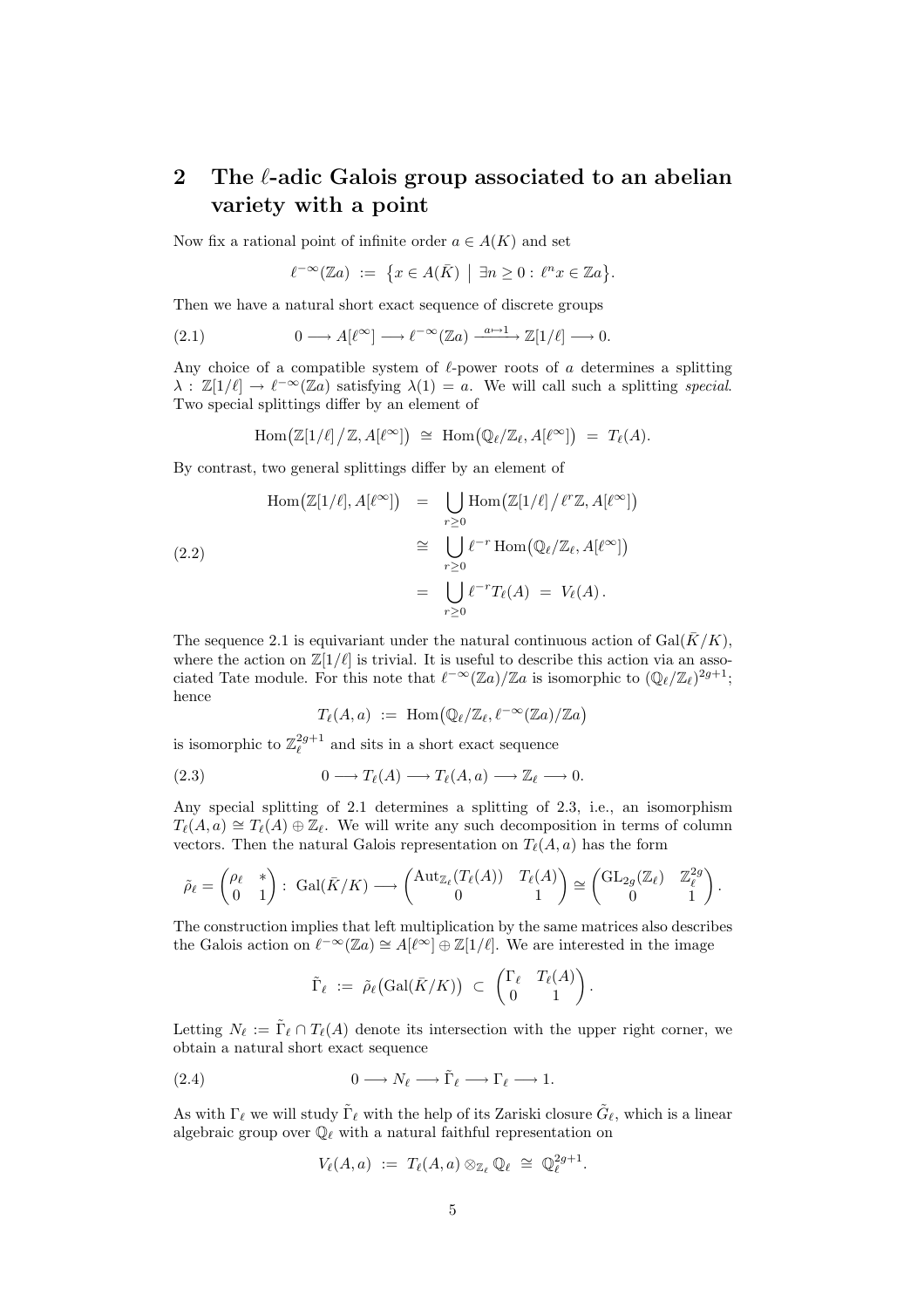By construction we have a natural short exact sequence

$$
0 \longrightarrow U_{\ell} \longrightarrow \tilde{G}_{\ell} \longrightarrow G_{\ell} \longrightarrow 1
$$

where  $U_{\ell}$  is an algebraic subgroup of the vector group  $V_{\ell}(A)$ . Since  $G_{\ell}$  is reductive by Theorem 1.1 (b), the subgroup  $U_{\ell}$  is simply the unipotent radical of  $\tilde{G}_{\ell}$ .

**Proposition 2.5**  $\tilde{\Gamma}_{\ell}$  is open in  $\tilde{G}_{\ell}(\mathbb{Q}_{\ell})$  and  $N_{\ell}$  open in  $U_{\ell}(\mathbb{Q}_{\ell})$ .

**Proof.** By construction we have an inclusion of short exact sequences

$$
0 \longrightarrow U_{\ell}(\mathbb{Q}_{\ell}) \longrightarrow \tilde{G}_{\ell}(\mathbb{Q}_{\ell}) \longrightarrow G_{\ell}(\mathbb{Q}_{\ell}) \longrightarrow 1
$$
  
\n
$$
0 \longrightarrow N_{\ell} \longrightarrow \tilde{\Gamma}_{\ell} \longrightarrow \Gamma_{\ell} \longrightarrow 1.
$$

All these groups can be viewed as  $\ell$ -adic Lie groups, and by a theorem of Chevalley [5, Ch. II, Cor. 7.9] the Zariski density of  $\tilde{\Gamma}_{\ell}$  implies

$$
\left[\mathrm{Lie}\,\tilde{G}_{\ell},\mathrm{Lie}\,\tilde{G}_{\ell}\right] \;\subset\; \mathrm{Lie}\,\tilde{\Gamma}_{\ell}\,.
$$

On the other hand  $V_{\ell}(A)$  does not contain the trivial representation of  $G_{\ell}$ , because all Frobenius eigenvalues have complex absolute value > 1. Thus  $U_\ell \cong \text{Lie }U_\ell$  does not contain the trivial representation of  $G_{\ell}$ , which implies that

$$
\operatorname{Lie} U_\ell \,\, = \,\, \left[ \operatorname{Lie} \tilde{G}_\ell, \operatorname{Lie} U_\ell \right] \,\, \subset \,\, \left[ \operatorname{Lie} \tilde{G}_\ell, \operatorname{Lie} \tilde{G}_\ell \right] \,\, \subset \,\, \operatorname{Lie} \tilde{\Gamma}_\ell \, .
$$

Since moreover Lie  $\Gamma_\ell = \text{Lie } G_\ell$  by Theorem 1.1 (c), we deduce that Lie  $\tilde{\Gamma}_\ell = \text{Lie } \tilde{G}_\ell$ . Thus  $\tilde{\Gamma}_{\ell}$  is open in  $\tilde{G}_{\ell}(\mathbb{Q}_{\ell})$ , and therefore  $N_{\ell}$  is open in  $U_{\ell}(\mathbb{Q}_{\ell})$ , as desired. q.e.d.

**Proposition 2.6** After replacing  $K$  by a suitable finite extension there exists a splitting of 2.1, not necessarily special, such that

$$
\tilde{\Gamma}_{\ell} = \begin{pmatrix} \Gamma_{\ell} & N_{\ell} \\ 0 & 1 \end{pmatrix}.
$$

**Proof.** Choose any Levi decomposition  $\tilde{G}_{\ell} = G_{\ell} \ltimes U_{\ell}$  and consider the short exact sequence

$$
(2.7) \t 0 \t \longrightarrow V_{\ell}(A) \t \longrightarrow V_{\ell}(A,a) \t \longrightarrow \mathbb{Q}_{\ell} \t \longrightarrow 0
$$

deduced from 2.3 by tensoring with  $\mathbb{Q}_\ell$ . As  $G_\ell$  is reductive, acts trivially on  $\mathbb{Q}_\ell$ , and non-trivially on every non-zero subspace of  $V_{\ell}(A)$ , the sequence 2.7 possesses a unique splitting that is invariant under the Levi subgroup  $G_\ell$ . On the other hand take any splitting  $\lambda$  of 2.1. Then the induced splitting of 2.7 differs from the Levi invariant splitting by some element of  $V_{\ell}(A)$ . Changing  $\lambda$  by the same element thus shows that the Levi invariant splitting of 2.7 comes from some splitting of 2.1, though not necessarily from a special one. With respect to this splitting the decomposition  $\tilde{G}_{\ell} = G_{\ell} \ltimes U_{\ell}$  is the same as that in terms of formal matrices

$$
\tilde{G}_{\ell} \;=\; \begin{pmatrix} G_{\ell} & U_{\ell} \\ 0 & 1 \end{pmatrix}.
$$

Finally Proposition 2.5 implies that

$$
(G_{\ell}(\mathbb{Q}_{\ell}) \cap \tilde{\Gamma}_{\ell}) \ltimes (U_{\ell}(\mathbb{Q}_{\ell}) \cap \tilde{\Gamma}_{\ell})
$$

is an open subgroup of  $\tilde{G}_{\ell}(\mathbb{Q}_{\ell})$  and hence of  $\tilde{\Gamma}_{\ell}$ . After replacing K by the corresponding finite extension  $\tilde{\Gamma}_{\ell}$  itself is such a semidirect product, as desired. q.e.d.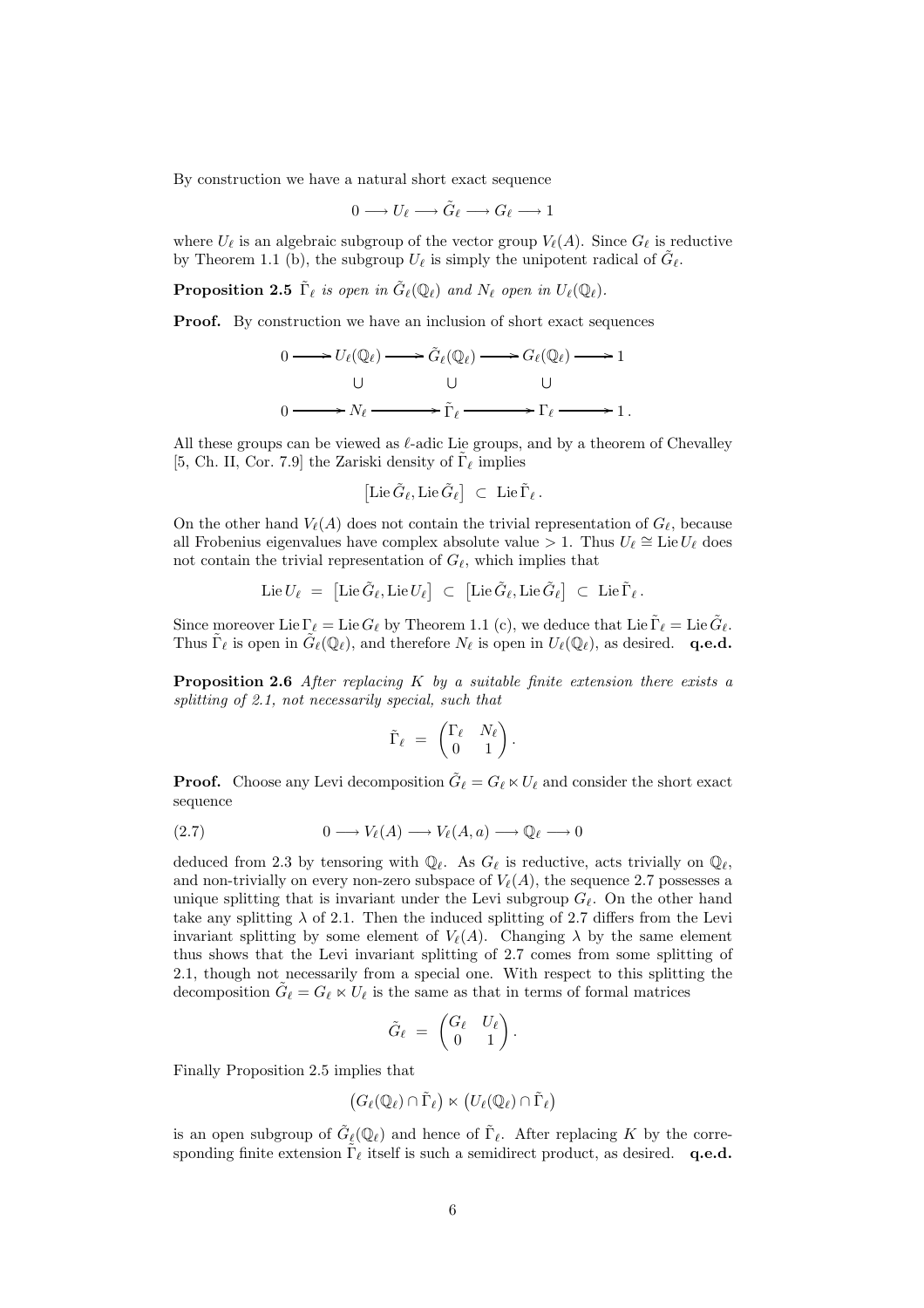**Theorem 2.8** Let B be the identity component of the Zariski closure of  $\mathbb{Z}_a$ . Then  $N_{\ell}$  is open in  $T_{\ell}(B) \subset T_{\ell}(A)$  and we have  $U_{\ell} = V_{\ell}(B) \subset V_{\ell}(A)$ .

Proof. This is a special case of a theorem essentially due to Ribet [13] on the Kummer theory of A, itself depending on results of Faltings [8] and Serre [15] as well as the Mordell-Weil theorem, and following a method first used by Bashmakov [1]. The case we need was formulated by Bertrand [2, Th. 2] and worked out by Hindry [9, §2, Prop. 1].

We begin with two technical reductions required by this reference. First, as the Mordell-Weil group  $A(K)$  is finitely generated, the given element a is an integral multiple of an indivisible element  $a' \in A(K)$ . Replacing a by a' does not change B, and since  $\ell^{-\infty}(\mathbb{Z}_a) \subset \ell^{-\infty}(\mathbb{Z}_a)$  is a subgroup of finite index prime to  $\ell$ , it also changes neither  $\tilde{\Gamma}_{\ell}$  nor  $N_{\ell}$  nor  $U_{\ell}$ . Thus without loss of generality we may, and do, assume that a itself is indivisible in  $A(K)$ . Next let d be the number of connected components of the Zariski closure of  $\mathbb{Z}a$ . To prove the theorem we may, and do, replace K by its finite extension  $K(A[d])$ .

Now for any two integers  $r \geq s \geq 0$  consider the finite quotients

$$
\tilde{\Gamma}_{\ell} \longrightarrow \tilde{\Gamma}_{\ell,r,s} \subset \mathrm{GL}_{2g}(\mathbb{Z}/\ell^{r}\mathbb{Z}) \ltimes T_{\ell}(A)/\ell^{s}T_{\ell}(A)
$$
\n
$$
\downarrow \qquad \qquad \downarrow \qquad \qquad \downarrow
$$
\n
$$
\Gamma_{\ell} \longrightarrow \Gamma_{\ell,r} \subset \mathrm{GL}_{2g}(\mathbb{Z}/\ell^{r}\mathbb{Z}).
$$

Then the short exact sequence 2.4 maps onto a short exact sequence

$$
0 \longrightarrow N_{\ell,r,s} \longrightarrow \tilde{\Gamma}_{\ell,r,s} \longrightarrow \Gamma_{\ell,r} \longrightarrow 1
$$

for some subgroup  $N_{\ell,r,s} \subset T_{\ell}(A)/\ell^sT_{\ell}(A) \cong A[\ell^s]$ . By [9, §2, Prop. 1] this group is a subgroup of  $T_{\ell}(B)/\ell^sT_{\ell}(B) \cong B[\ell^s]$  whose index is bounded independently of r and s, provided that  $r \geq \text{ord}_{\ell}(d)$ . Since  $N_{\ell}$  is the projective limit of the  $N_{\ell,r,s}$  as both r and s go to infinity, this implies that  $N_{\ell}$  is an open subgroup of  $T_{\ell}(B)$ . The second statement follows from this and Proposition 2.5. **q.e.d.** 

In particular, since  $a$  has infinite order by assumption, Theorem 2.8 implies that  $N_{\ell} \neq 0$ . Another direct consequence is:

**Corollary 2.9**  $N_{\ell}$  is open in  $T_{\ell}(A)$  if and only if  $U_{\ell} = V_{\ell}(A)$  if and only if Za is Zariski dense in A.

## 3 The  $\ell$ -part of the reduction at v

Now consider a place  $v \nmid \ell$  of K where A has good reduction  $A_v$ . Then the restriction of  $\rho_\ell$  to any inertia group above v is trivial, and so the conjugacy class of  $\rho_\ell(\text{Frob}_v)$ depends only on  $v$ . We will show how this conjugacy class determines the  $\ell$ -part of the reduction  $a_v \in A_v$  of our fixed point a.

First the condition  $v \nmid \ell$  implies that the reduction map induces an isomorphism

$$
A[\ell^{\infty}] \xrightarrow{\sim} A_v(\bar{k}_v)[\ell^{\infty}].
$$

Consider the composite homomorphism

$$
\kappa_v: \ \ell^{-\infty}(\mathbb{Z}a) \subset A(\bar{K}) \longrightarrow A_v(\bar{k}_v) \longrightarrow A_v(\bar{k}_v)[\ell^{\infty}] \cong A[\ell^{\infty}],
$$

where the first arrow is reduction modulo  $v$ , the second one is the projection to the  $\ell$ -part, and the isomorphism on the right is the inverse of the reduction map. By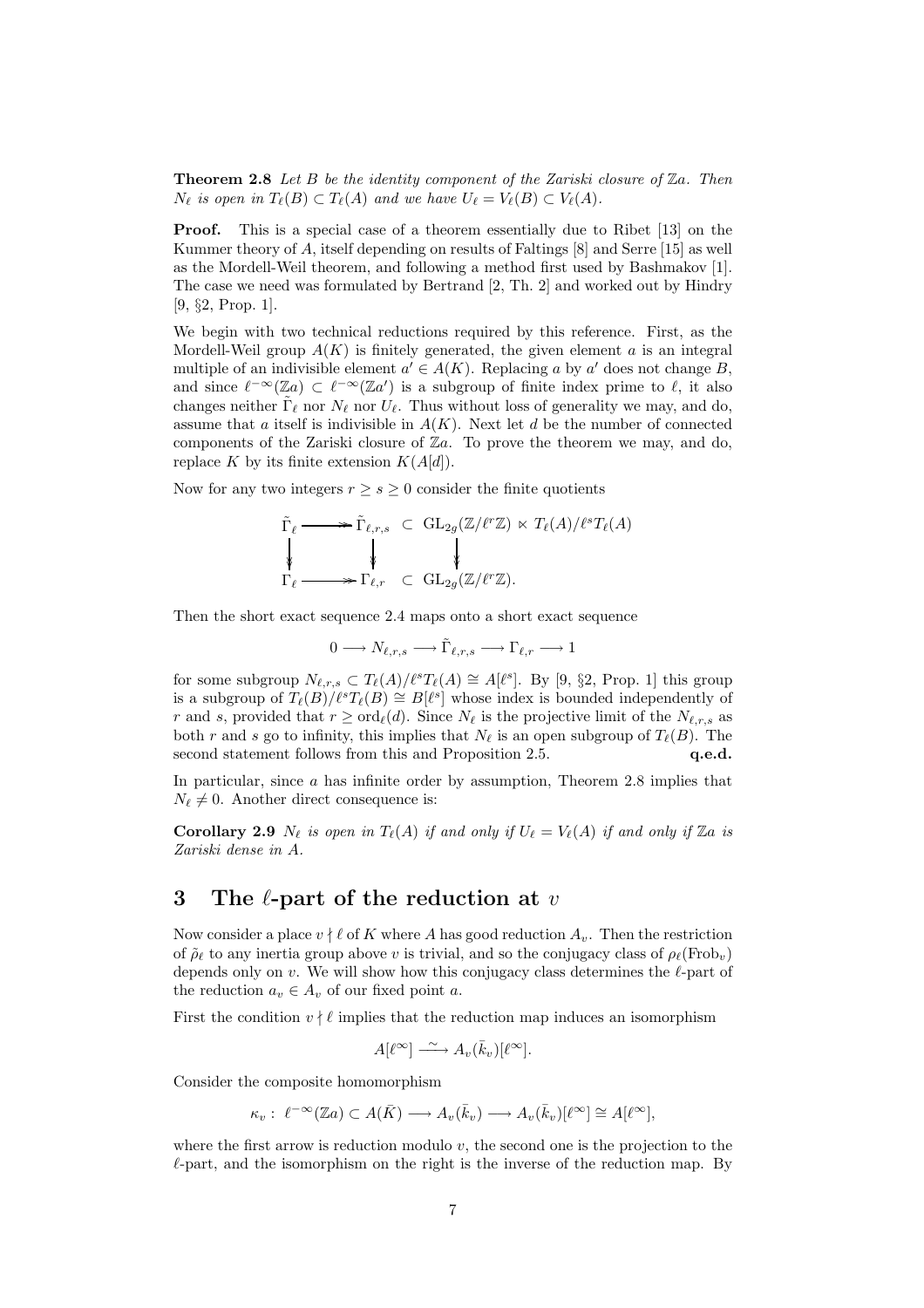construction its restriction to  $A[\ell^{\infty}]$  is the identity, so  $\kappa_v$  induces a splitting of the sequence 2.1. It is important to note that  $\kappa_v$  does not in general correspond to a special splitting. Indeed, it does so if and only if  $\kappa_v(a) = 0$ , that is, if the  $\ell$ -part of the reduction  $a<sub>v</sub>$  vanishes.

By construction  $\kappa_v$  is equivariant under the action of Frob<sub>v</sub>. Thus the following observation tells us that  $\kappa_v$  is completely determined by the element  $\tilde{\rho}_{\ell}(\text{Frob}_v) \in \tilde{\Gamma}_{\ell}$ .

**Proposition 3.1** For every place  $v \nmid \ell$  of K where A has good reduction the homomorphism  $\kappa_v$  is the unique Frob<sub>v</sub>-equivariant splitting of the sequence 2.1.

**Proof.** Any other Frob<sub>v</sub>-equivariant splitting  $\ell^{-\infty}(\mathbb{Z}_d) \to A[\ell^{\infty}]$  differs from  $\kappa_v$ by a Frob<sub>v</sub>-invariant element of  $\text{Hom}(\mathbb{Z}[1/\ell], A[\ell^{\infty}])$ . By 2.2 the latter space is isomorphic to  $V_{\ell}(A)$ . Since all eigenvalues of Frob<sub>v</sub> on  $V_{\ell}(A)$  have complex absolute value > 1, its subspace of Frob<sub>v</sub>-invariants is zero. Thus  $\kappa_v$  is the unique Frob<sub>v</sub>invariant splitting.  $q.e.d.$ 

To give a precise formula for  $\kappa_v(a)$  we fix a special splitting  $\lambda$  of 2.1 and write

$$
\tilde{\gamma}_v := \tilde{\rho}_{\ell}(\text{Frob}_v) = \begin{pmatrix} \gamma_v & n_v \\ 0 & 1 \end{pmatrix}
$$

with  $\gamma_v = \rho_\ell(\text{Frob}_v) \in \Gamma_\ell \subset \text{GL}_{2g}(\mathbb{Z}_\ell)$  and  $n_v \in T_\ell(A) \cong \mathbb{Z}_\ell^{2g}$ . Since  $\gamma_v$  does not have the eigenvalue 1, we can invert the matrix  $\gamma_v$  – id over  $\mathbb{Q}_\ell$  and thus define

$$
m_v \; := \; (\gamma_v - \mathrm{id})^{-1} n_v \; \in \; V_\ell(A) \; \cong \; \mathbb{Q}_\ell^{2g}.
$$

Let  $\pi_{\ell}$  denote the natural composite homomorphism

$$
V_{\ell}(A) \twoheadrightarrow V_{\ell}(A) / T_{\ell}(A) \cong A[\ell^{\infty}].
$$

**Proposition 3.2** We have  $\kappa_v(a) = \pi_{\ell}(m_v)$ . In particular the order of the  $\ell$ -part of the reduction  $a_v$  is equal to the  $\ell$ -part of the denominator of  $m_v$ .

**Proof.** The splitting  $\lambda$  induces a decomposition

$$
V_{\ell}(A,a) = V_{\ell}(A) \oplus \mathbb{Q}_{\ell}
$$

which, as usual, we write in terms of column vectors. A direct calculation then shows that the eigenspace of  $\tilde{\gamma}_v$  on  $V_{\ell}(A, a)$  for the eigenvalue 1 is generated by the vector

$$
\begin{pmatrix} -m_v \\ 1 \end{pmatrix}.
$$

Thus again with respect to the decomposition induced by  $\lambda$  the map

$$
\mathbb{Z}[1/\ell] \longrightarrow \ell^{-\infty}(\mathbb{Z}a) = A[\ell^{\infty}] \oplus \mathbb{Z}[1/\ell],
$$
  

$$
x \mapsto \begin{pmatrix} -\pi_{\ell}(xm_v) \\ x \end{pmatrix}
$$

defines a  $\tilde{\gamma}_v$ -equivariant splitting of 2.1. The corresponding  $\tilde{\gamma}_v$ -equivariant splitting in the other direction

$$
A[\ell^{\infty}] \oplus \mathbb{Z}[1/\ell] \ = \ \ell^{-\infty}(\mathbb{Z}a) \ \longrightarrow \ A[\ell^{\infty}]
$$

is given by

$$
\begin{pmatrix} b \\ x \end{pmatrix} = \begin{pmatrix} b + \pi_{\ell}(xm_v) \\ 0 \end{pmatrix} + \begin{pmatrix} -\pi_{\ell}(xm_v) \\ x \end{pmatrix} \mapsto b + \pi_{\ell}(xm_v).
$$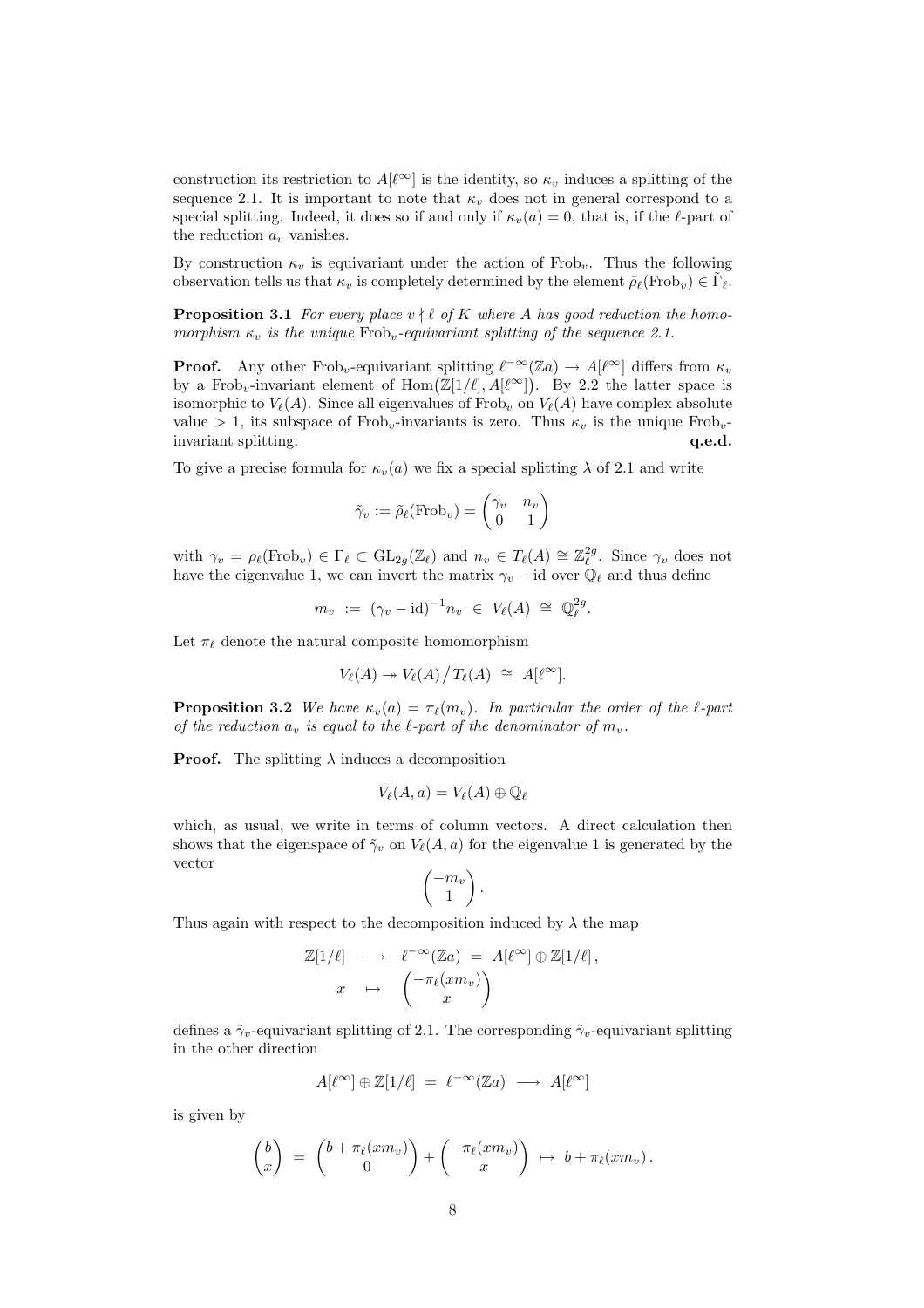By Proposition 3.1 this map represents  $\kappa_v$ . Now since  $\lambda$  is a special splitting, the element  $a = \lambda(1)$  corresponds to the vector

$$
\begin{pmatrix} 0 \\ 1 \end{pmatrix}.
$$

It follows that  $\kappa_v(a) = \pi_\ell(m_v)$ , as desired. q.e.d.

## 4 Density results for the  $\ell$ -part of the reduction

In this section we derive several statements on the Dirichlet density of the set of places v at which the  $\ell$ -part of the reduction of a has certain properties. For all these statements we can disregard the finite set S of places dividing  $\ell$  or where A has bad reduction.

**Theorem 4.1** Let A be an abelian variety over a number field K and  $a \in A(K)$ a rational point of infinite order such that Za is Zariski dense in A. Consider a rational prime and a point  $b \in A[\ell^{\infty}]$ . Then for all finite places v of K in a set of Dirichlet density  $> 0$  the  $\ell$ -part of the reduction of a is equal to the reduction of b.

**Proof.** Choose a special splitting of 2.1 and let  $U$  denote the set of elements

$$
\tilde{\gamma} = \begin{pmatrix} \gamma & n \\ 0 & 1 \end{pmatrix} \in \tilde{\Gamma}_{\ell} \subset \begin{pmatrix} \mathrm{Aut}_{\mathbb{Z}_{\ell}}(T_{\ell}(A)) & T_{\ell}(A) \\ 0 & 1 \end{pmatrix}
$$

satisfying  $det(\gamma - id) \neq 0$ . Clearly this is an open subset of  $\tilde{\Gamma}_{\ell}$ . Next  $\tilde{\gamma} \mapsto$  $\pi_{\ell}((\gamma - \mathrm{id})^{-1}n)$  defines a continuous function from U to the discrete set  $A[\ell^{\infty}]$ . It is therefore locally constant; hence

$$
U_b := \left\{ \tilde{\gamma} \in \tilde{\Gamma}_{\ell} \middle| \begin{array}{c} \det(\gamma - \mathrm{id}) \neq 0, \text{ and} \\ \pi_{\ell}((\gamma - \mathrm{id})^{-1}n) = b \end{array} \right\}
$$

is an open subset of  $\tilde{\Gamma}_{\ell}$ .

**Lemma 4.2**  $U_b$  is non-empty.

Proof. It suffices to show that the map

$$
U \to V_{\ell}(A), \begin{pmatrix} \gamma & n \\ 0 & 1 \end{pmatrix} \mapsto (\gamma - \mathrm{id})^{-1}n
$$

is surjective. This statement is invariant under conjugation by  $V_{\ell}(A)$ , and it suffices to prove it after replacing  $K$  by a finite extension. Thus using Proposition 2.6 we may without loss of generality assume that

$$
\tilde{\Gamma}_{\ell} = \begin{pmatrix} \Gamma_{\ell} & N_{\ell} \\ 0 & 1 \end{pmatrix}.
$$

The desired statement is then equivalent to

$$
V_{\ell}(A) = \bigcup_{\substack{\gamma \in \Gamma_{\ell} \\ \det(\gamma - \mathrm{id}) \neq 0}} (\gamma - \mathrm{id})^{-1} N_{\ell}.
$$

Now  $N_{\ell}$  is open in  $T_{\ell}(A)$  by Corollary 2.9; hence  $\ell^{r}T_{\ell}(A) \subset N_{\ell}$  for some integer r. On the other hand, for every integer  $s > 0$  there exists  $\gamma \in \Gamma_\ell$  with  $\det(\gamma - id) \neq 0$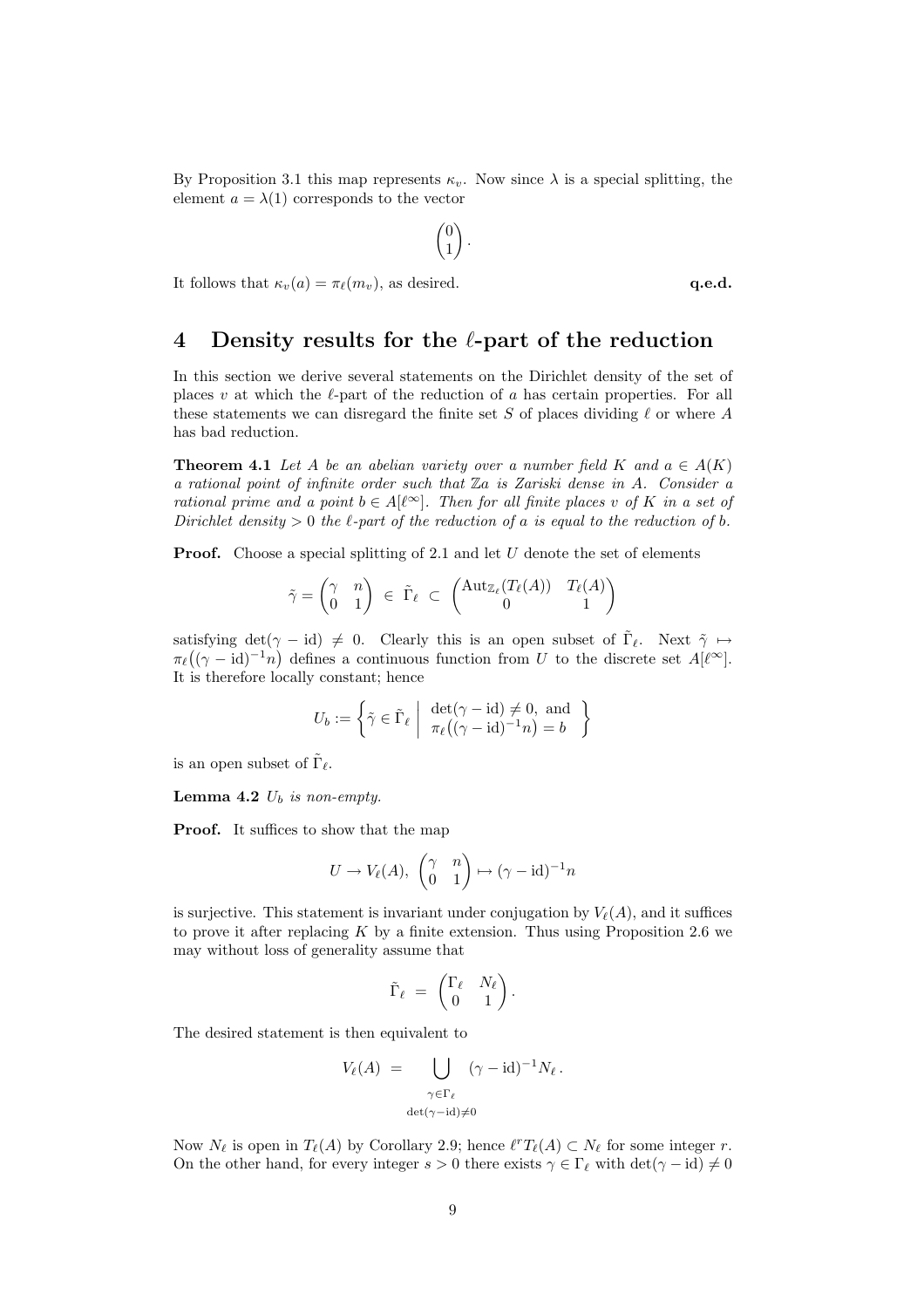such that  $\gamma \equiv \text{id mod } \ell^s$ . Indeed, any power  $\rho_\ell(\text{Frob}_v)^m$  for a place  $v \notin S$  and m sufficiently divisible has these properties. For this element  $\gamma$  we then have

$$
(\gamma - \mathrm{id})T_{\ell}(A) \ \subset \ \ell^s T_{\ell}(A) \ \subset \ \ell^{s-r} N_{\ell}
$$

and hence

$$
\ell^{r-s}T_{\ell}(A) \subset (\gamma - \mathrm{id})^{-1}N_{\ell}.
$$

With  $s \to \infty$  the desired equality follows.  $q.e.d.$ 

Now take any element  $\tilde{\gamma} \in U_b$ . By openness there exists an open normal subgroup  $\tilde{\Delta} \triangleleft \tilde{\Gamma}_{\ell}$  such that  $\tilde{\gamma} \tilde{\Delta} \subset U_b$ . As  $\tilde{\Gamma}_{\ell}/\tilde{\Delta}$  is the Galois group of a finite extension of K, by the Cebotarev density theorem there exists a set of places  $v \notin S$  of K of Dirichlet density  $> 0$  for which

$$
\tilde{\rho}_{\ell}(\text{Frob}_{v}) \equiv \tilde{\gamma} \text{ mod } \tilde{\Delta}.
$$

But for all these v we have  $\tilde{\rho}_{\ell}(\text{Frob}_{v}) \in U_b$ , which by Proposition 3.2 implies  $\kappa_v(a)$  = b. By the definition of  $\kappa_v$  this means that the  $\ell$ -part of the reduction of a is equal to the reduction of  $b$ , as desired.  $q.e.d.$ 

**Corollary 4.3** Let A be an abelian variety over a number field K and  $a \in A(K)$ a rational point of infinite order such that  $\mathbb{Z}$ a is Zariski dense in A. Consider a rational prime and an integer  $r \geq 0$ . Then for all finite places v of K in a set of Dirichlet density  $> 0$  the  $\ell$ -part of the reduction of a has order  $\ell^r$ .

**Proof.** Apply Theorem 4.1 to any point  $b \in A[\ell^{\infty}]$  of order  $\ell^{r}$ . (This was also partly proved by Khare and Prasad [10,  $\S5$ , Lemma 4–5]. **q.e.d.** 

**Theorem 4.4** For  $1 \leq i \leq d$  let  $A_i$  be an abelian variety over a number field K and  $a_i \in A_i(K)$  a rational point of infinite order. Let  $\ell$  be a rational prime. Then for all finite places v of K in a set of Dirichlet density  $> 0$  the  $\ell$ -part of the reduction of  $a_i$  is non-trivial for every i.

**Proof.** We apply the results of the preceding sections to  $A := A_1 \times \ldots \times A_d$  and  $a := (a_1, \dots, a_d)$ . Let  $\text{pr}_i: A \to A_i$  denote the projection to the i<sup>th</sup> factor. Then as in the proof of Theorem 4.1

$$
U' := \left\{ \tilde{\gamma} \in \tilde{\Gamma}_{\ell} \middle| \begin{array}{c} \det(\gamma - \mathrm{id}) \neq 0, \text{ and} \\ \forall i : \mathrm{pr}_{i} \pi_{\ell}((\gamma - \mathrm{id})^{-1}n) \neq 0 \end{array} \right\}
$$

is an open subset of  $\tilde{\Gamma}_{\ell}$ , and it suffices to prove:

Lemma 4.5  $U'$  is non-empty.

**Proof.** We may replace  $K$  by a finite extension. Thus using Proposition 2.6 we may without loss of generality assume that there exists  $m \in V_{\ell}(A)$  such that

$$
\tilde{\Gamma}_{\ell} = \begin{pmatrix} 1 & m \\ 0 & 1 \end{pmatrix} \cdot \begin{pmatrix} \Gamma_{\ell} & N_{\ell} \\ 0 & 1 \end{pmatrix} \cdot \begin{pmatrix} 1 & -m \\ 0 & 1 \end{pmatrix} = \left\{ \begin{pmatrix} \gamma & n - (\gamma - \text{id})m \\ 0 & 1 \end{pmatrix} \middle| \begin{array}{c} \gamma \in \Gamma_{\ell} \\ n \in N_{\ell} \end{array} \right\}.
$$

We must therefore find  $\gamma \in \Gamma_\ell$  and  $n \in N_\ell$  such that  $\det(\gamma - \mathrm{id}) \neq 0$  and

$$
\mathrm{pr}_{i} \pi_{\ell} \big( (\gamma - \mathrm{id})^{-1} n - m \big) = \mathrm{pr}_{i} \pi_{\ell} \Big( (\gamma - \mathrm{id})^{-1} \big( n - (\gamma - \mathrm{id}) m \big) \Big) \neq 0
$$

for all *i*. This second condition is equivalent to

$$
\mathrm{pr}_i((\gamma - \mathrm{id})^{-1}n) \not\equiv \mathrm{pr}_i(m) \mod T_{\ell}(A_i).
$$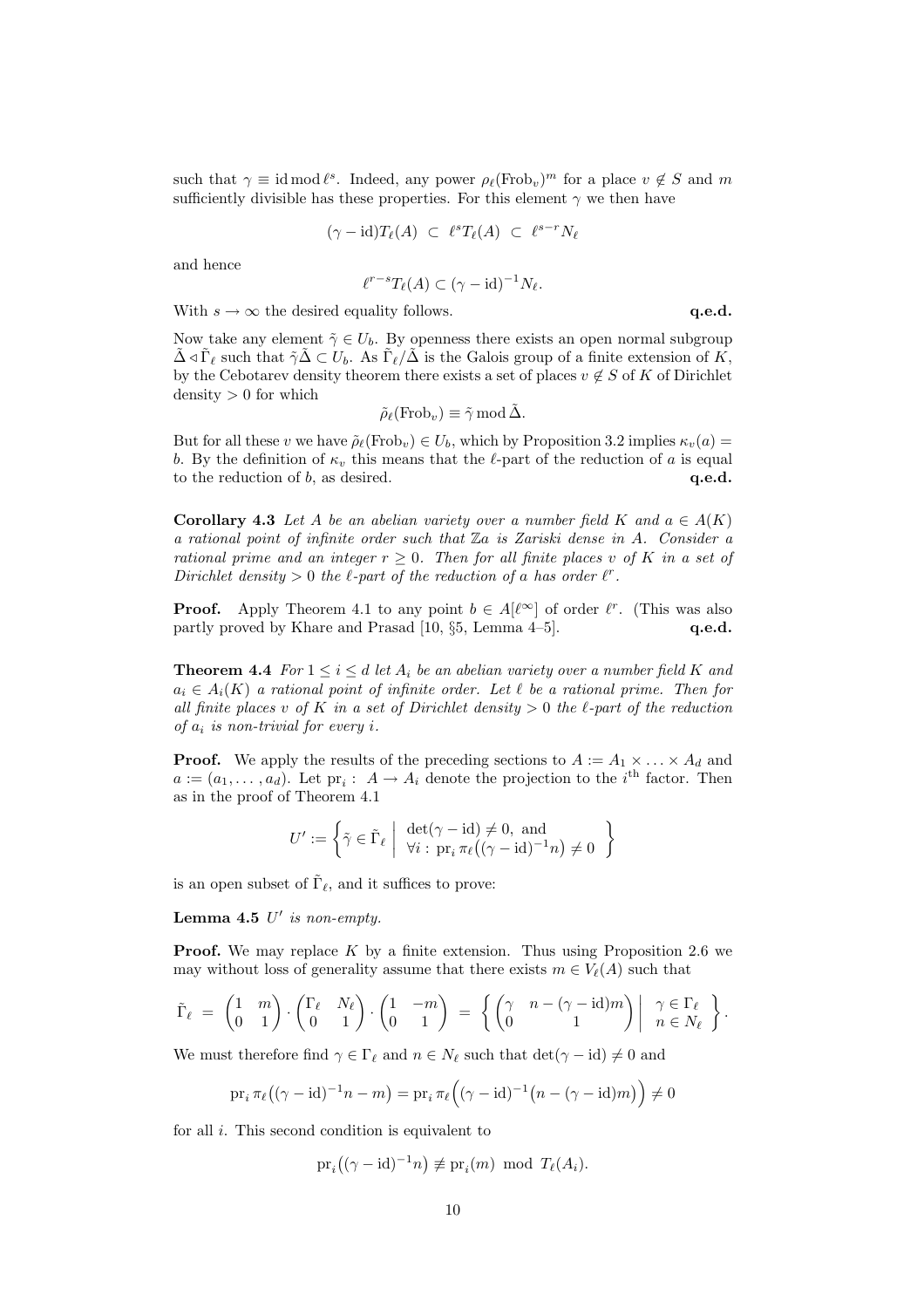Take any integer r so that  $\ell^r m \in T_{\ell}(A)$ . Then it suffices to have

$$
\ell^r \operatorname{pr}_i((\gamma - \mathrm{id})^{-1}n) \not\in T_{\ell}(A_i).
$$

With  $n = (n_1, \ldots, n_d) \in N_\ell$  this is equivalent to

(4.6) 
$$
\ell^r n_i \notin (\gamma - \mathrm{id}) T_{\ell}(A_i).
$$

Now by functoriality the image  $pr_i(N_\ell) \subset T_\ell(A_i)$  is the unipotent part of the  $\ell$ -adic Galois group attached to  $(A_i, a_i)$ . As  $a_i$  has infinite order, this image is nontrivial by Theorem 2.8. Since any finite number of non-trivial linear inequalities in a free  $\mathbb{Z}_r$ -module can be simultaneously satisfied, we may therefore select  $n =$  $(n_1, \ldots, n_r) \in N_\ell$  such that all  $n_i \neq 0$ . Then clearly 4.6 holds for any suitable  $\gamma \in \Gamma_\ell$  that is sufficiently close to the identity. This proves that U' is non-empty, as desired. **q.e.d. q.e.d.** 

**Theorem 4.7** For  $1 \leq i \leq d$  let  $A_i$  be an abelian variety over a number field K and  $a_i \in A_i(K)$  a rational point of infinite order. Then there exists a set of rational primes  $\ell$  of Dirichlet density > 0 with the following property. Let  $f(T) \in \mathbb{Z}[T]$  be any polynomial which is a product of cyclotomic polynomials and a power of  $T$ . For any finite place v of K let  $p_v$  denote the characteristic of the residue field and  $a_{i,v}$ the reduction of  $a_i$ . Then for all finite places v of K in a set of Dirichlet density  $> 0$  the  $\ell$ -part of  $f(p_v)a_{i,v}$  is non-trivial for every i.

**Proof.** We apply the results of the preceding sections to  $A := A_1 \times \ldots \times A_d$ and  $a := (a_1, \ldots, a_d)$ . By Corollary 1.3 there exists a set of rational primes  $\ell$  of positive Dirichlet density for which the associated algebraic monodromy group  $G_{\ell}$ splits over  $\mathbb{Q}_\ell$ . We will prove the theorem for any such  $\ell$ .

Let  $\mu: G_{\ell} \to \mathbb{G}_{m,\mathbb{Q}_{\ell}}$  be the multiplier character and let  $\text{pr}_i: A \to A_i$  denote the projection to the  $i<sup>th</sup>$  factor. As in the proof of Theorem 4.1

$$
U_f := \left\{ \tilde{\gamma} \in \tilde{\Gamma}_{\ell} \middle| \begin{array}{l} \det(\gamma - \mathrm{id}) \neq 0, \text{ and} \\ \forall i : f(\mu(\gamma)) \operatorname{pr}_i \pi_{\ell}((\gamma - \mathrm{id})^{-1}n) \neq 0 \end{array} \right\}
$$

is an open subset of  $\tilde{\Gamma}_{\ell}$ .

**Lemma 4.8**  $U_f$  is non-empty.

**Proof.** As in the proof of Lemma 4.5, after replacing  $K$  by a finite extension we may assume that

$$
\tilde{\Gamma}_{\ell} = \left\{ \begin{pmatrix} \gamma & n - (\gamma - \mathrm{id})m \\ 0 & 1 \end{pmatrix} \middle| \begin{array}{c} \gamma \in \Gamma_{\ell} \\ n \in N_{\ell} \end{array} \right\}
$$

for some  $m \in V_{\ell}(A)$ . We must therefore find elements  $\gamma \in \Gamma_{\ell}$  and  $n \in N_{\ell}$  such that  $\det(\gamma - \mathrm{id}) \neq 0$  and

$$
f(\mu(\gamma)) \operatorname{pr}_i \pi_\ell((\gamma - \mathrm{id})^{-1}n - m) \neq 0
$$

for every  $i$ . This second condition is equivalent to

$$
f(\mu(\gamma))
$$
pr<sub>i</sub> $((\gamma - id)^{-1}n) \not\equiv f(\mu(\gamma))$ pr<sub>i</sub> $(m)$  mod  $T_{\ell}(A_i)$ .

Taking any integer r so that  $\ell^r m \in T_{\ell}(A)$ , it suffices to have

(4.9) 
$$
\ell^r f(\mu(\gamma)) \operatorname{pr}_i((\gamma - \mathrm{id})^{-1} n) \not\in T_{\ell}(A_i).
$$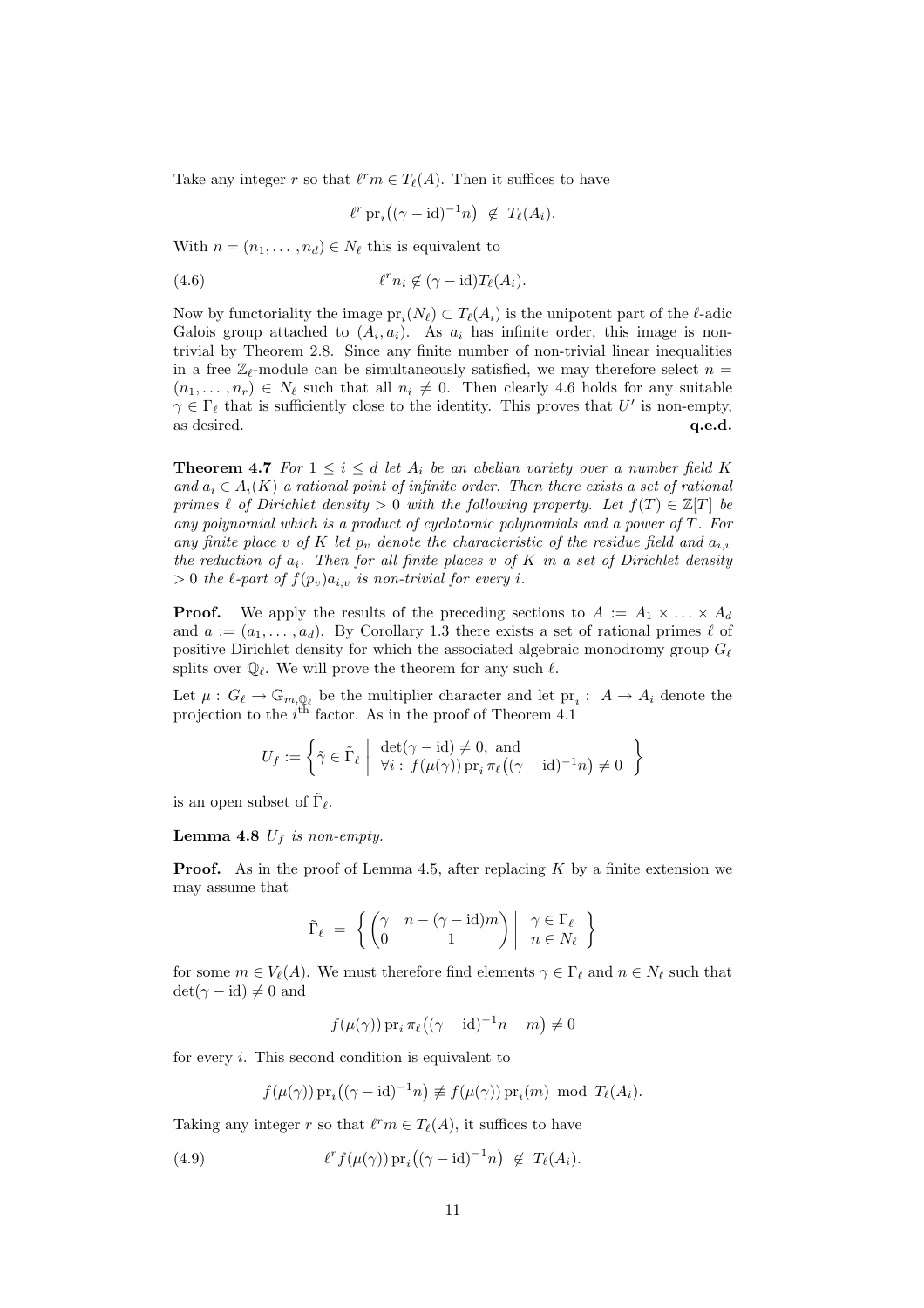Now by the assumption on  $\ell$  there exists a split maximal torus  $S_{\ell} \subset G_{\ell}$ . Every character  $\chi$  of  $S_\ell$  is then defined over  $\mathbb{Q}_\ell$ . For any representation W of  $S_\ell$  let  $pr_{\chi}: W \twoheadrightarrow W_{\chi}$  denote the projection to the weight space associated to  $\chi$ . Recall from Proposition 2.5 that  $N_\ell$  is open in  $U_\ell$ , which is an algebraic representation of  $G_{\ell}$  and hence of  $S_{\ell}$ . Thus  $N_{\ell,\chi} := V_{\ell}(A)_{\chi} \cap N_{\ell}$  is open in the weight space  $U_{\ell,\chi}$ . For every  $\chi$  we want to select an element  $n_{\chi} \in N_{\ell,\chi}$  such that for all i we have  $pr_i(n_\chi) \neq 0$  whenever  $pr_i(U_{\ell,\chi}) \neq 0$ . This is possible, because any finite number of non-trivial linear inequalities in a free  $\mathbb{Z}_{\ell}$ -module can be simultaneously satisfied. We will show the desired assertions with  $n := \sum_{\chi} n_{\chi} \in N_{\ell}$  and a suitable element  $\gamma \in S_{\ell}(\mathbb{Q}_{\ell}) \cap \Gamma_{\ell}$ . To satisfy 4.9 it suffices to have

$$
\forall i \; \exists \chi: \; \ell^r f(\mu(\gamma)) \operatorname{pr}_i((\gamma - \mathrm{id})^{-1} n_\chi) \; \notin \; \operatorname{pr}_\chi \big( T_\ell(A_i) \big).
$$

As  $n_\chi$  is an eigenvector of  $\gamma$  for the eigenvalue  $\chi(\gamma) \in \mathbb{Z}_\ell$ , this element is equal to

$$
\frac{\ell^r f(\mu(\gamma))}{\chi(\gamma) - 1} \cdot \mathrm{pr}_i(n_\chi).
$$

Fix an integer s so that for all i and  $\chi$  with  $pr_i(n_\chi) \neq 0$  we have

 $\mathrm{pr}_i(n_\chi) \notin \ell^s \mathrm{pr}_\chi(T_\ell(A_i)).$ 

By construction this affects all pairs  $(i, \chi)$  with  $pr_i(U_{\ell,\chi}) \neq 0$ . Thus it suffices to prove the following assertion, from which the  $n<sub>\chi</sub>$  have vanished.

**Sublemma 4.10** There exists an element  $\gamma \in S_{\ell}(\mathbb{Q}_{\ell}) \cap \Gamma_{\ell}$  satisfying det( $\gamma$ -id)  $\neq 0$ such that for every i there exists a character  $\chi$  with  $pr_i(U_{\ell,\chi}) \neq 0$  and

$$
\mathrm{ord}_{\ell}(\chi(\gamma)-1) \geq r+s+\mathrm{ord}_{\ell}(f(\mu(\gamma))).
$$

**Proof.** For every i let  $B_i \subset A_i$  be the identity component of the Zariski closure of  $\mathbb{Z}a_i$ . Applying Proposition 1.5 to  $B := B_1 \times \ldots \times B_d$  shows that there exist weights  $\chi_i$  of  $S_\ell$  on  $V_\ell(B_i) \subset V_\ell(A_i)$  so that  $\mu$  is Q-linearly independent of  $\chi_1, \ldots, \chi_d$ . The functoriality and Theorem 2.8 together imply that  $pr_i(U_\ell) = V_\ell(B_i)$ . Since the projection map  $pr_i$  is  $S_{\ell}$ -equivariant, we deduce that

$$
\mathrm{pr}_i(U_{\ell,\chi_i})=V_{\ell}(B_i)_{\chi_i}\neq 0.
$$

It remains to find an element  $\gamma \in S_{\ell}(\mathbb{Q}_{\ell}) \cap \Gamma_{\ell}$  with  $\det(\gamma - id) \neq 0$  and for all i

(4.11) 
$$
\operatorname{ord}_{\ell}(\chi_i(\gamma)-1) \geq r+s+\operatorname{ord}_{\ell}(f(\mu(\gamma))).
$$

The inequality 4.11 means that  $\chi_i(\gamma)$  is much closer to the identity than  $\mu(\gamma)$ . To be precise let us first shrink  $\Gamma_\ell$  so that  $\Gamma_\ell$  acts trivially on  $T_\ell(A)/\ell^2T_\ell(A)$ . Then for every element  $\gamma \in S_{\ell}(\mathbb{Q}_{\ell}) \cap \Gamma_{\ell}$  we have  $\mu(\gamma) \equiv 1 \mod \ell^2$ . On the other hand choose an integer  $k > 0$  such that all non-zero roots of  $f(T)$  are roots of unity of order dividing k and have multiplicity  $\leq k$ . Then after multiplying  $f(T)$  by some more cyclotomic polynomials we may assume that  $f(T) = T^{k'}(T^{k} - 1)^{k}$  for some  $k' \ge 0$ . A standard calculation now shows that

$$
\begin{array}{rcl}\n\text{ord}_{\ell}(f(\mu(\gamma))) & = & k' \cdot \text{ord}_{\ell}(\mu(\gamma)) + k \cdot \text{ord}_{\ell}(\mu(\gamma)^k - 1) \\
& = & k \cdot \text{ord}_{\ell}(k) + k \cdot \text{ord}_{\ell}(\mu(\gamma) - 1).\n\end{array}
$$

Setting  $t := r + s + k \cdot \text{ord}_{\ell}(k)$  we thus need to find an element  $\gamma \in S_{\ell}(\mathbb{Q}_{\ell}) \cap \Gamma_{\ell}$  with  $\det(\gamma - \mathrm{id}) \neq 0$  and for all i

(4.12) 
$$
\operatorname{ord}_{\ell}(\chi_i(\gamma)-1) \geq t+k \cdot \operatorname{ord}_{\ell}(\mu(\gamma)-1).
$$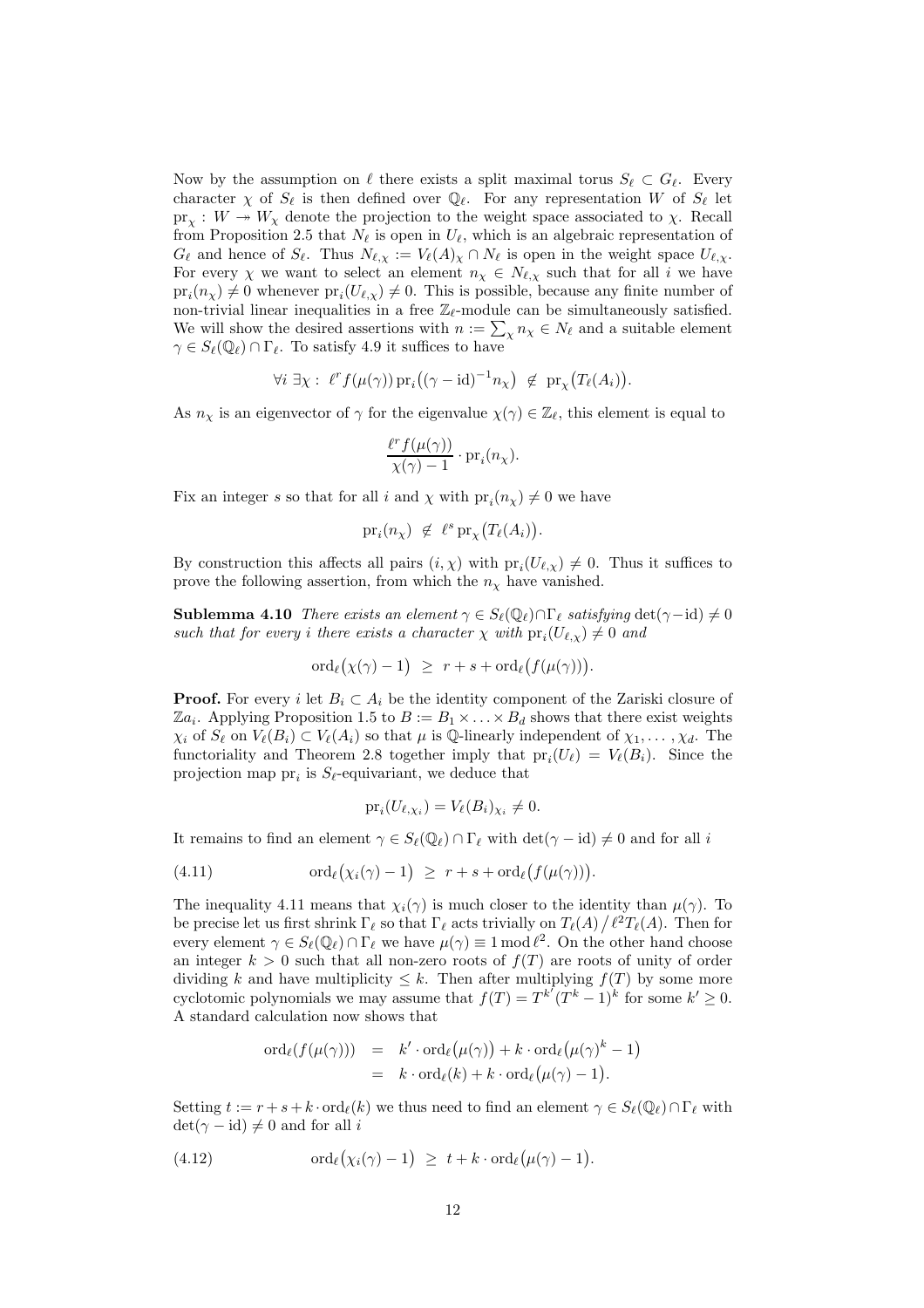To achieve this let  $S_{\ell}^1$  denote the identity component of  $\text{Ker}(\mu|S_{\ell}),$  which is a subtorus of codimension 1. Since  $\mu$  is Q-linearly independent of  $\chi_1, \ldots, \chi_d$  and  $S_\ell$  splits over  $\mathbb{Q}_\ell$ , there exists a subtorus  $S_\ell^2$  of dimension 1 inside  $\bigcap_{i=1}^d \text{Ker}(\chi_i|S_\ell)$ on which  $\mu$  is non-trivial. We will take  $\gamma = \gamma_1 \gamma_2$  with  $\gamma_1 \in S^1_{\ell}(\mathbb{Q}_{\ell}) \cap \Gamma_{\ell}$  and  $\gamma_2 \in S^2_{\ell}(\mathbb{Q}_{\ell}) \cap \Gamma_{\ell}$ . Then the left hand side of 4.12 depends only on  $\gamma_1$ , while the right hand side depends only on  $\gamma_2$ .

Theorem 1.1 (c) implies that  $\Gamma_\ell$  contains an open subgroup of  $S_\ell(\mathbb{Q}_\ell)$ . Thus if we first select any non-trivial  $\gamma_2$ , the inequality 4.12 will hold for every  $\gamma_1$  that is sufficiently close to the identity. Furthermore, none of the weights of  $S_\ell$  on  $V_\ell(A)$  is zero, e.g., by Proposition 1.4. Thus in any neighborhood of the identity  $\gamma_1$  can be chosen such that  $\gamma = \gamma_1 \gamma_2$  does not have the eigenvalue 1 on  $V_{\ell}(A)$ , which means that det( $\gamma$ −id)  $\neq$  0. Thus all requirements can be simultaneously satisfied, finishing the proof of Sublemma 4.10 and hence of Lemma 4.8. **q.e.d.** 

Now we return to the proof of Theorem 4.7. Since  $U_f \subset \tilde{\Gamma}_\ell$  is a non-empty open subset, as in the proof of Theorem 4.1 we conclude that there exists a set of places  $v \notin S$  of K of Dirichlet density  $> 0$  for which  $\tilde{\rho}_{\ell}(\text{Frob}_{v}) \in U_f$ . We may also assume that the associated residue fields  $k_v$  have prime order, because the remaining places form a set of Dirichlet density 0. For these places we have  $\mu \rho_{\ell}(\text{Frob}_{v}) = |k_v| = p_v$ . The definition of  $U_f$  and Proposition 3.2 thus imply that  $f(p_v)$  pr<sub>i</sub> $\kappa_v(a) \neq 0$  for every i. By the definition of  $\kappa_v$  this means that the  $\ell$ -part of  $f(p_v)a_{i,v}$  is non-trivial for every  $i$ , as desired.  $q.e.d.$ 

**Remark 4.13** Theorem 4.7 is not true in general for every rational prime  $\ell$ , even for a single abelian variety A and a single rational point  $a \in A(K)$ . For a counterexample suppose that  $A$  is an elliptic curve with complex multiplication over  $K$ . Then  $\text{End}_K(A)$  is an order in an imaginary quadratic number field F, and for any rational prime  $\ell$  the image of Galois is an open compact subgroup of  $(F \otimes \mathbb{Q}_\ell)^*$ . Thus  $G_\ell$  splits over  $\mathbb{Q}_\ell$  if and only if  $\ell$  splits in F, and in this case the proof of Theorem 4.7 goes through.

If  $\ell$  does not split in F, we will show that the theorem is false. It is known that for every finite place  $v \notin S$  with  $|k_v| = p_v$  the element  $\alpha_v := \rho_\ell(\text{Frob}_v)$  is an algebraic integer in F with  $\alpha_v \bar{\alpha}_v = p_v$  and that the cardinality of  $A_v(k_v)$  is equal to  $(\alpha_v - 1)(\bar{\alpha}_v - 1)$ . In particular the integer  $(\alpha_v - 1)(\bar{\alpha}_v - 1)$  annihilates the reduction of a. Now the fact that F has only one prime above  $\ell$  implies that

 $\text{ord}_{\ell}(\alpha_v - 1) = \text{ord}_{\ell}(\bar{\alpha}_v - 1) \leq \text{ord}_{\ell}(\alpha_v\bar{\alpha}_v - 1) = \text{ord}_{\ell}(p_v - 1).$ 

Thus with  $f(T) := (T - 1)^2$  we deduce that

 $\mathrm{ord}_\ell\big((\alpha_v-1)(\bar\alpha_v-1)\big)\;\leq\; 2\cdot\mathrm{ord}_\ell(p_v-1)\;=\;\mathrm{ord}_\ell\big(f(p_v)\big).$ 

This implies that  $f(p_v)$  annihilates the  $\ell$ -part of the reduction of a. Since this is so for every  $v \notin S$ , we conclude that in this example Theorem 4.7 is true precisely for  $\ell$  in a set of Dirichlet density 1/2.

### 5 Density results for the full reduction

In this section we derive some consequences of the density results of the preceding section which no longer refer to any particular prime  $\ell$ .

**Theorem 5.1** For  $1 \leq i \leq d$  let  $A_i$  be an abelian variety over a number field K and  $a_i \in A_i(K)$  a rational point. Assume that for all finite places v of K in a set of Dirichlet density 1 the reduction of at least one  $a_i$  is annihilated by a power of the residue characteristic  $p_v$ . Then at least one  $a_i = 0$ .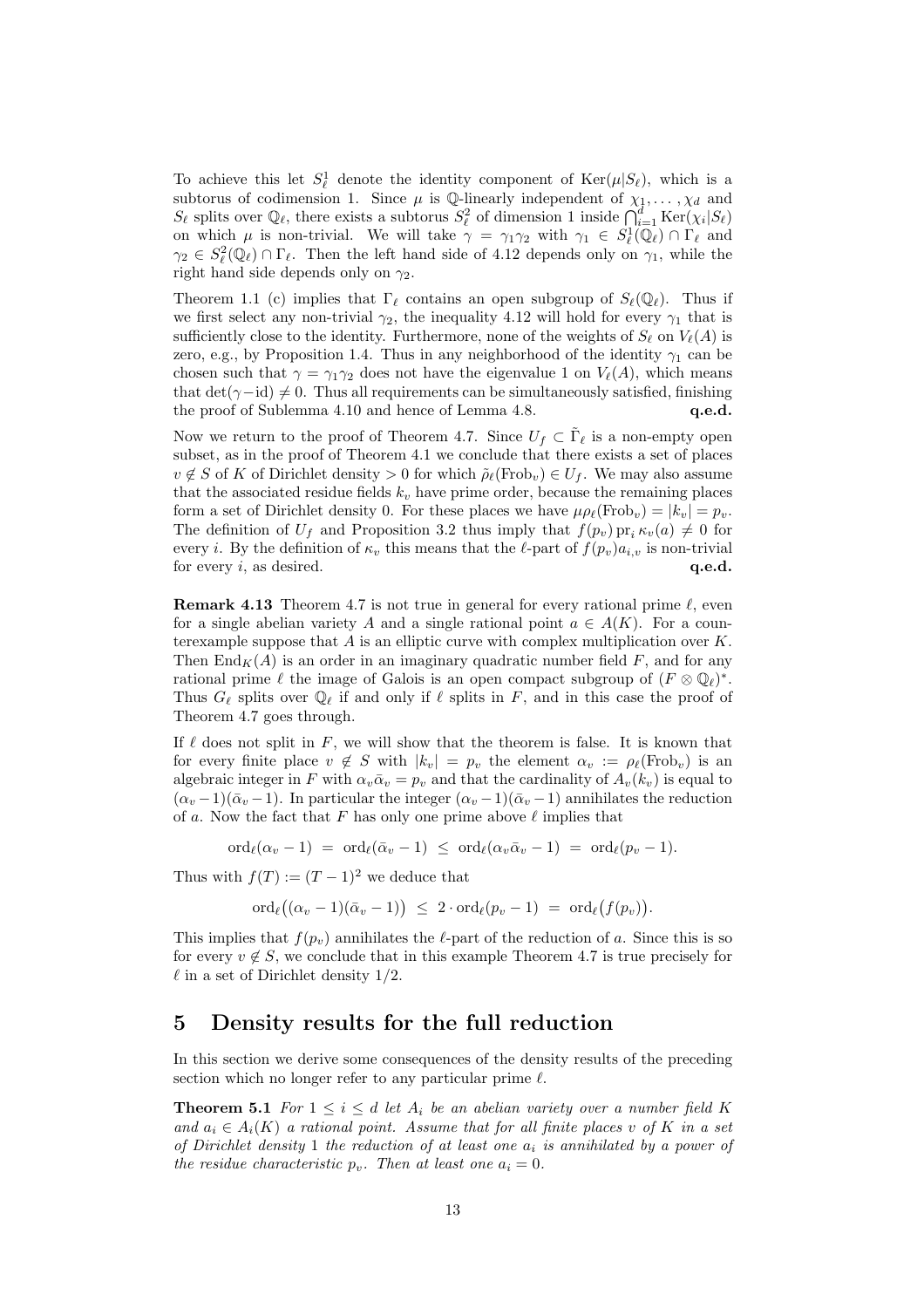**Proof.** Suppose that some  $a_i$  is a torsion point of order n. If  $n = 1$ , we are done. Otherwise the order of the reduction of  $a_i$  at any finite place  $v \nmid n$  is still n, and therefore not a power of  $p_v$ . Thus after removing  $A_i$  and  $a_i$  from the list the assumptions still hold. After iterating this we may assume that all  $a_i$  have infinite order; we must then derive a contradiction. Select any rational prime  $\ell$ . Then by Theorem 4.4 for all finite places  $v \nmid \ell$  of K in a set of Dirichlet density  $> 0$  the  $\ell$ -part of the reduction of every  $a_i$  is non-trivial. In particular, these reductions are not annihilated by a power of  $p_v$ , contradicting the given assumption.  $q.e.d.$ 

Remark 5.2 Damian Roessler pointed out to the author that Theorem 5.1 can also be deduced from a theorem of Wong [16]. To sketch this set  $A := A_1 \times \ldots \times A_d$ . For any prime  $\ell$  let  $\Gamma_{\ell,1}$  denote the image of  $Gal(\bar{K}/K)$  in its action on the  $\ell$ -torsion subgroup  $A[\ell]$ . By a theorem of Serre, which for example follows from [15, Th. 2], the group cohomology  $H^1(\Gamma_{\ell,1}, A[\ell])$  vanishes for all  $\ell \gg 0$ . We temporarily fix any such  $\ell > d$ .

The assumptions in Theorem 5.1 imply that for all  $v$  in a set of Dirichlet density 1 the reduction of at least one  $a_i$  has trivial  $\ell$ -part. Since multiplication by  $\ell$  induces an automorphism on the prime-to- $\ell$  part of  $A_v(k_v)$ , the reduction of  $a_i$  then lies in  $\ell A_v(k_v)$ . Wong [16, Th. 2] deduces from this that at least one  $a_i$  is contained in  $\ell A(K)$ . Since this is true for every  $\ell \gg 0$ , and the Mordell-Weil group  $A(K)$  is finitely generated, this implies that at least one  $a_i$  is torsion. As in the proof of 5.1 we now deduce that at least one  $a_i = 0$ , as desired.

**Theorem 5.3** For  $1 \leq i \leq d$  let  $A_i$  be an abelian variety over a number field K and  $a_i \in A_i(K)$  a rational point. Let  $f(T) \in \mathbb{Z}[T]$  be any polynomial which is a product of cyclotomic polynomials and a power of  $T$ . For any finite place v of  $K$  let  $p_v$  denote the characteristic of the residue field and  $a_{i,v}$  the reduction of  $a_i$ . Assume that for all finite places v of K in a set of Dirichlet density 1 at least one  $a_{i,v}$  is annihilated by  $f(p_v)$ . Then at least one  $a_i$  is a torsion point.

**Proof.** Suppose that every  $a_i$  has infinite order. Then by Theorem 4.7 there exists a rational prime  $\ell$  such that for all finite places v of K in a set of Dirichlet density  $> 0$  the  $\ell$ -part of every  $f(p_v)a_{i,v}$  is non-trivial. In particular, these  $a_{i,v}$  are not annihilated by  $f(p_v)$ , contradicting the given assumption. Thus the order of at least one  $a_i$  is finite.  $q.e.d.$ 

## References

- [1] Bashmakov, M.: The cohomology of abelian varieties over a number field. Russian Math. Surveys 27 (6) (1977), 25–70.
- [2] Bertrand, D.: Galois representations and transcendental numbers. New advances in transcendence theory (Durham, 1986), Cambridge: Cambridge Univ. Press (1988), 37–55.
- [3] Bogomolov, F. A.: Points of finite order on abelian varieties. (Russian) Izv. Akad. Nauk SSSR Ser. Mat. 44 (1980), 782–804, 973 = Math. USSR Izvestija 17 (1981), 55-72.
- [4] Bogomolov, F. A.: Sur l'algébricité des représentations  $\ell$ -adiques. C. R. Acad. Sci. Paris Sér. A-B 290, no. 15 (1980) A701–A703.
- [5] Borel, A.: Linear Algebraic Groups. GTM 126, New York etc.: Springer (1991).